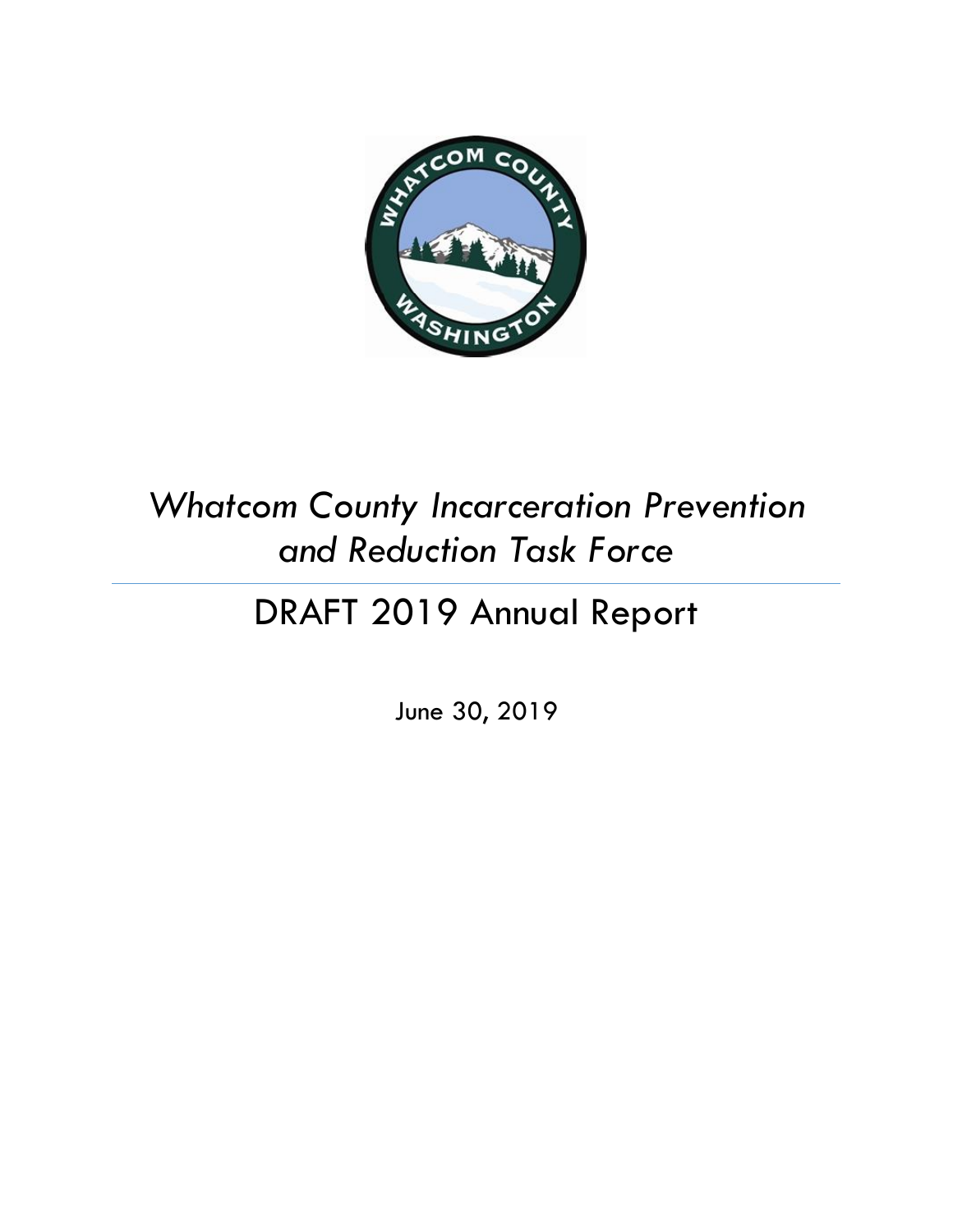#### **TASK FORCE MEMBERS**

Angela Anderson Chief Deputy, Whatcom County Public Defender

Travis Brockie Lummi Nation Barry Buchanan Whatcom County Council

Anne Deacon Human Services Manager, Whatcom County Health Department

Jerry DeBruin Fire District 14 Chief

David Doll Police Chief, City of Bellingham Bill Elfo Whatcom County Sheriff

Arlene Feld Citizen Representative Heather Flaherty Citizen Representative

Deborra Garrett Superior Court Judge

Stephen Gockley Co-Chair; Board Member, Whatcom Alliance for Health Advancement

Daniel Hammill Council Member, City of Bellingham

Deborah Hawley Consumer Representative

Jack Hovenier Co-Chair; Consumer Representative

Raylene King Blaine Court Administrator Scott Korthuis Mayor, City of Lynden

Kelli Linville Mayor, City of Bellingham

Rachel Lucy Director for Community Affairs, PeaceHealth St. Joseph Medical Center

Byron Manering Executive Director, Brigid Collins

Moonwater Executive Director, Whatcom Dispute Resolution Center

Eric Richey Whatcom County Prosecuting Attorney

Darlene Peterson Court Administrator, Bellingham Municipal Court

Eric Petersen Washington State Department of Corrections Dave Reynolds

Whatcom County Superior Court Administrator

Tyler Schroeder Whatcom County Deputy Executive Representative

Kevin Turner Police Chief, City of Ferndale Bruce Van Glubt Whatcom County District Court Greg Winter Executive Director, Opportunity Council

#### **TASK FORCE COMMITTEES\***

#### **BEHAVIORAL HEALTH COMMITTEE**

Doug Chadwick Dan Hammill Byron Manering Kelli Linville Ryan King Mike Parker Megan Ballew

#### **CRISIS STABILIZATION FACILITY COMMITTEE**

Doug Chadwick Anne Deacon Todd Donovan Jack Hovenier Michael McCauley Tyler Schroeder

#### **LEGAL AND JUSTICE COMMITTEE**

Angela Anderson Bill Elfo Arlene Feld Heather Flaherty Deborra Garrett Stephen Gockley Deborah Hawley Raylene King **Moonwater** Darlene Peterson Eric Peterson Peter Ruffatto

#### **INDEX COMMITTEE**

Ryan Anderson Brenda Beeman Barry Buchanan Doug Chadwick Bob Crider Amy Ebenal Caleb Ericksen Erin Herschlip Amy Hockenberry Wendy Jones Marty Mulholland Christine Paulson Darlene Petersen Courtney Polinder Dave Reynolds Perry Rice Tyler Schroeder Bruce Van Glubt

Task Force Committees may include Task Force members, their proxies, or other agency staff or community members.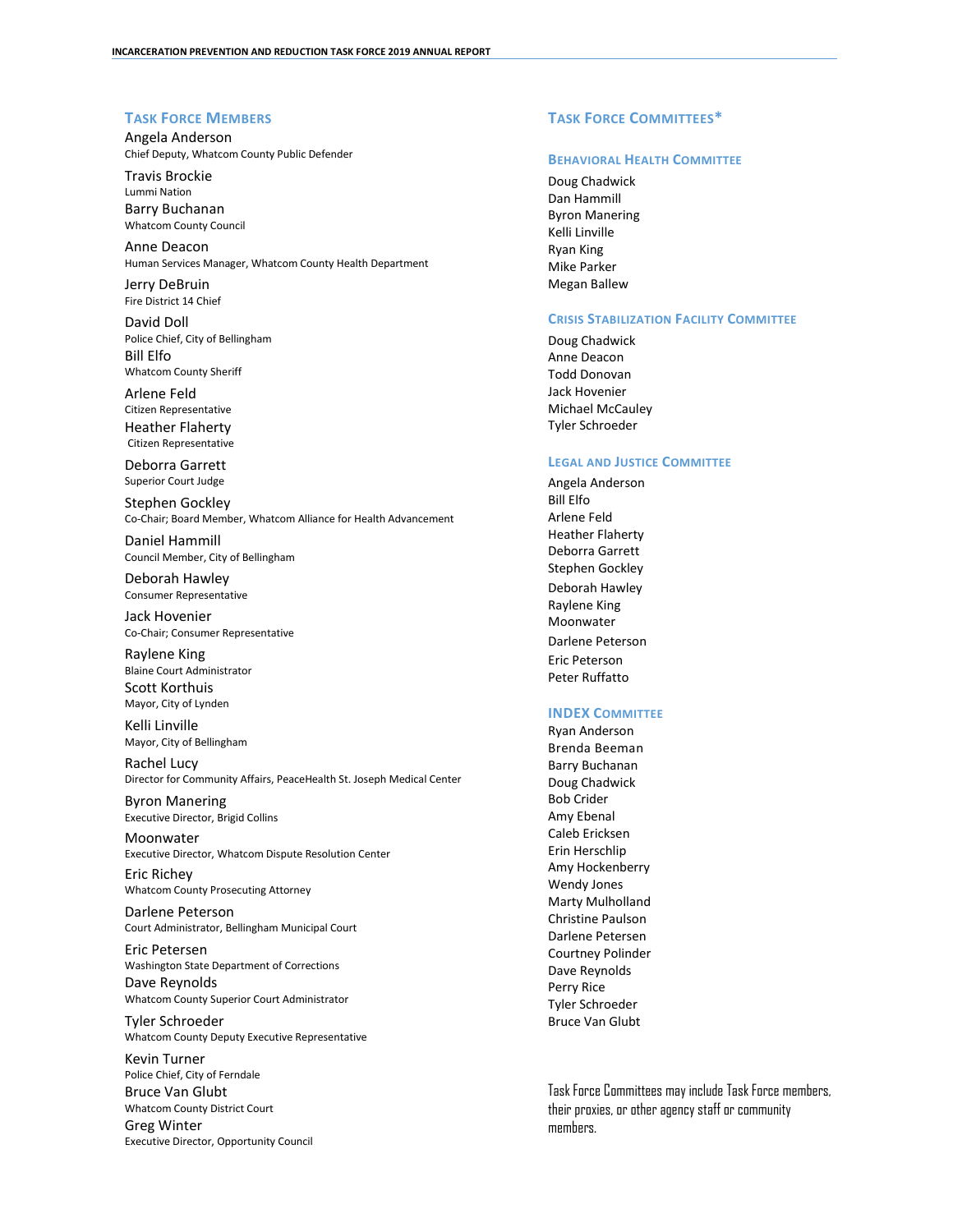# **TABLE OF CONTENTS**

| 8  |
|----|
|    |
| 9  |
| 17 |
| 22 |
| 25 |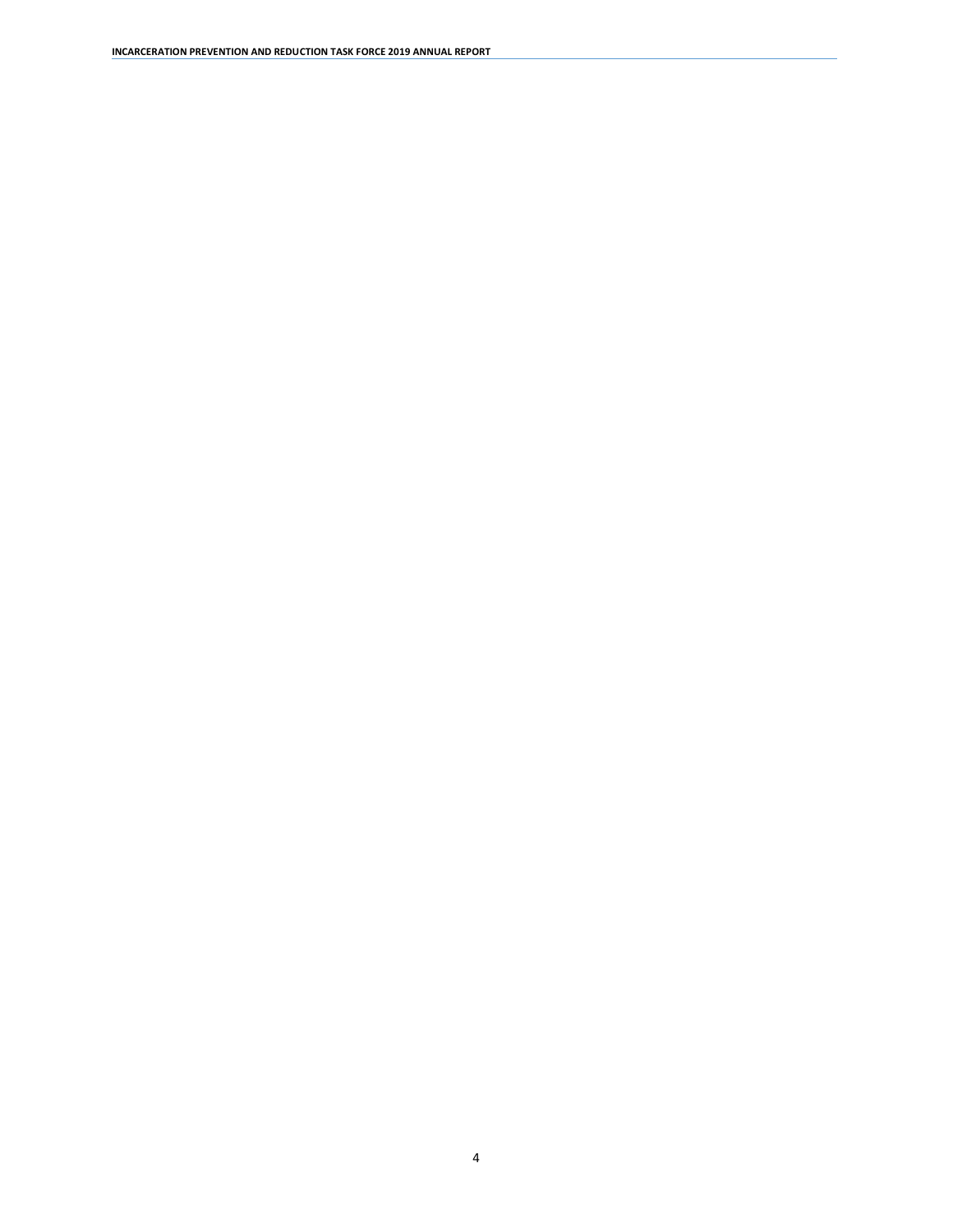#### **I. Introduction and Executive Summary**

**TASK FORCE STATEMENT OF PURPOSE.** The Incarceration Prevention and Reduction Task Force was formed by an ordinance of the Whatcom County Council in 2015 to review Whatcom County's criminal justice and behavioral health programs and recommend changes to reduce incarceration of individuals struggling with mental illness and chemical dependency, and to reduce jail use by pretrial defendants who can be safely released. The Task Force includes a broad range of participants including representatives from organizations involved in criminal justice and law enforcement, policy makers, service providers, members of the public, and consumers of services. In 2019, the Task Force's role was broadened by the County Council to also serve as the County's Law and Justice Council, responding to a requirement in state law and creating an ongoing oversight function for the group.

The Task Force has established four committees to work on criminal justice or behavioral health issues and needs. A *Crisis Stabilization Facility Committee* is advising the County on the development of an expanded crisis facility. A *Legal and Justice System Committee* is examining reforms in law enforcement and justice system practices. A *Behavioral Health Committee* is identifying ways to improve delivery of mental health and substance use disorder services. In 2018, a new *Information Needs and Data Exchange (INDEX) Committee* was formed to improve data systems, information-sharing across jurisdictions, and availability of outcome data. Progress in the prior year is noted briefly below.

## Legal and Justice System Committee

#### • *Pretrial Services Unit Established; Work Continues on Risk Assessment tool*

A risk assessment tool for pretrial release decisions, and a capacity to monitor defendants who are released, have been demonstrated to be an effective tool to reduce incarceration. The Legal and Justice System Committee's Pretrial Processes Work Group has worked to develop a pretrial program for Superior Court. A manager has been hired to oversee a pretrial services unit, and the Court has retained a data scientist to identify risk factors that are predictive of failures to appear in court or of committing a new crime. This information will be used to produce a tool that is neutral to racial and other factors that can result in disparate treatment.

#### • *Drug Court Gets National Review*

Drug Court provides a method of sentencing that voids criminal charges in exchange for successful participation in substance use disorder treatment and other activities. The Drug Court team engaged technical experts through the National Association of Drug Court Professionals (NADCP) to review the operations of the program for adherence to national standards. Resulting recommendations include improving criteria for eligibility; adopting standardized assessments of participant risks and needs; and, ensuring that contracted providers use best practices.

#### • *Improved Services are Available at Local Courts*

A Moral Reconation Therapy (MRT) program has been established at District Court that uses cognitive-behavioral therapy to address substance abuse, domestic violence, trauma, and other issues. A separate MRT program has been created for domestic violence perpetrators, and capacity will be expanded as more probation officers receive training.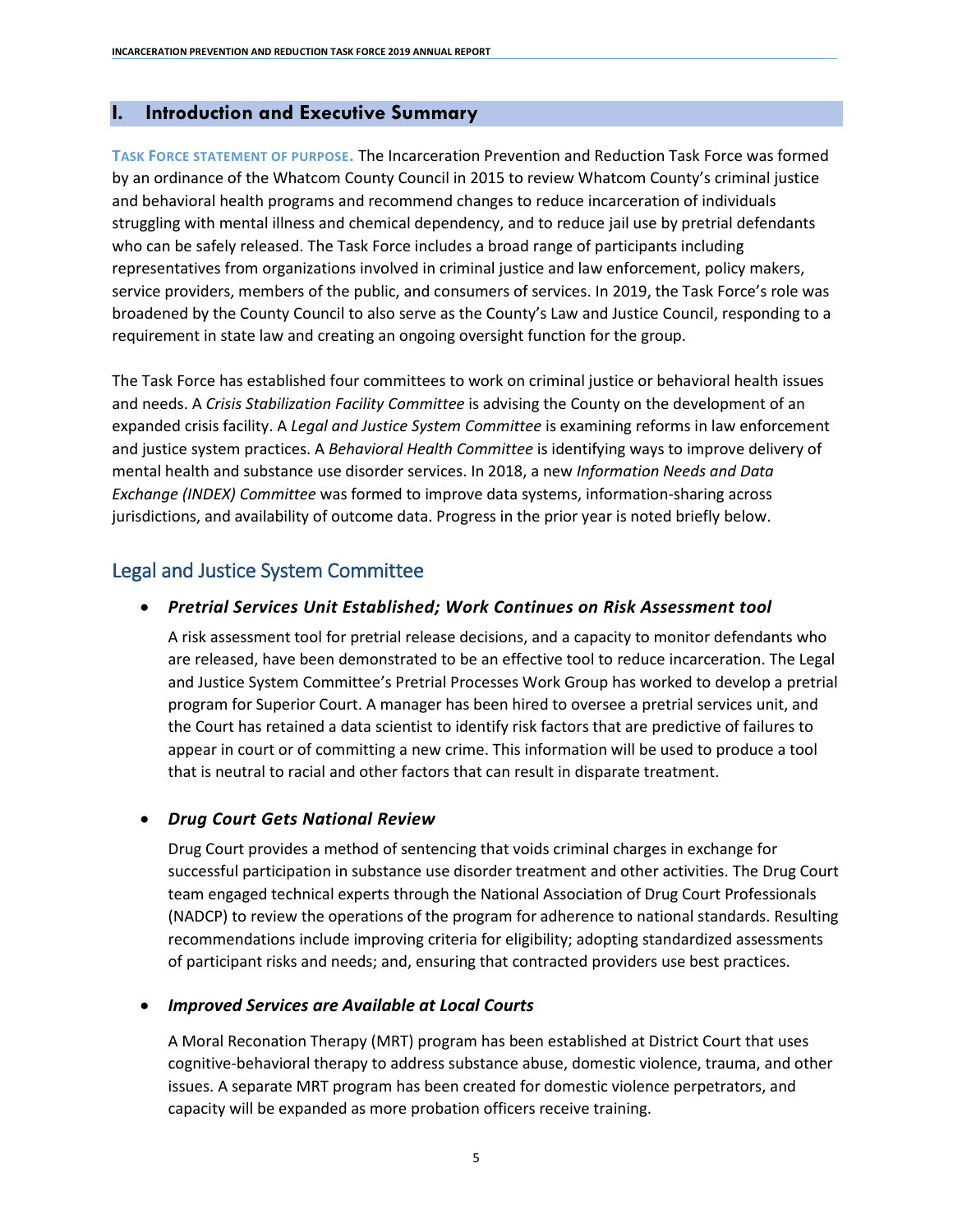## • *Medically Assisted Treatment (MAT) now available in the County Jail*

A Medically Assisted Treatment (MAT) program was implemented in September 2018 to assist those with opioid use disorder to withdraw under medical supervision. A second phase was implemented in February 2019 to allow the use of an opioid substitute for offenders already on a community maintenance program. A third phase will begin later this year and will initiate medication for individuals willing to work with a community provider upon reentry.

## Behavioral Health Committee

## • *The GRACE program is now operational*

The Ground-level Response and Coordinated Engagement (GRACE) program works to reduce episodes of unnecessary and costly contacts with law enforcement, EMS, the hospital emergency department, and the jail. SeaMar Community Health Center was selected as the GRACE administrative hub and the program is now operational. A Program Manager has been hired, and most other staff positions have been filled. The program is operating throughout the entire county.

## • *Crisis Response and Behavioral Health Capacity is Increasing*

The County conducted a multi-agency behavioral health training in 2019, including training on behavioral health disorders and brain dysfunction, and hoarding disorders. In addition, the number of Medication Assisted Treatment (MAT) providers offering services in Whatcom County has more than doubled in the prior two years. Lastly, the County Sheriff and City of Bellingham Police Department are adding officers with behavioral health expertise to their staffs, and Ferndale is adding a community paramedic to its Fire Department.

#### • *Local Leaders Participate in Young Adult Policy Academy*

Local and state leaders are participating in a grant-funded multi-city process to develop policies to reduce young adult incarceration. The Bellingham/Whatcom team's plan includes writing a multijurisdictional resolution focusing on measures that will reduce the number of young adults jailed for 72 hours or less, a factor associated with long-term adverse outcomes. The resolution calls for prioritizing prevention of young adult incarceration, developing an in-field crisis response capacity, and for complete operational funding for the Crisis Stabilization Facility.

# Crisis Stabilization Facility Committee

## • *Crisis Stabilization Facility Ready to Break Ground*

A new 32 bed dual mental health treatment/substance use stabilization facility will be developed on County property on Division Street in Bellingham. County staff have hired an architectural firm and design work is currently in the final stages. The County is ready to submit plans to the City, and a request for construction bids has been prepared. Groundbreaking should occur this summer, with project completion expected 12 to 14 months thereafter.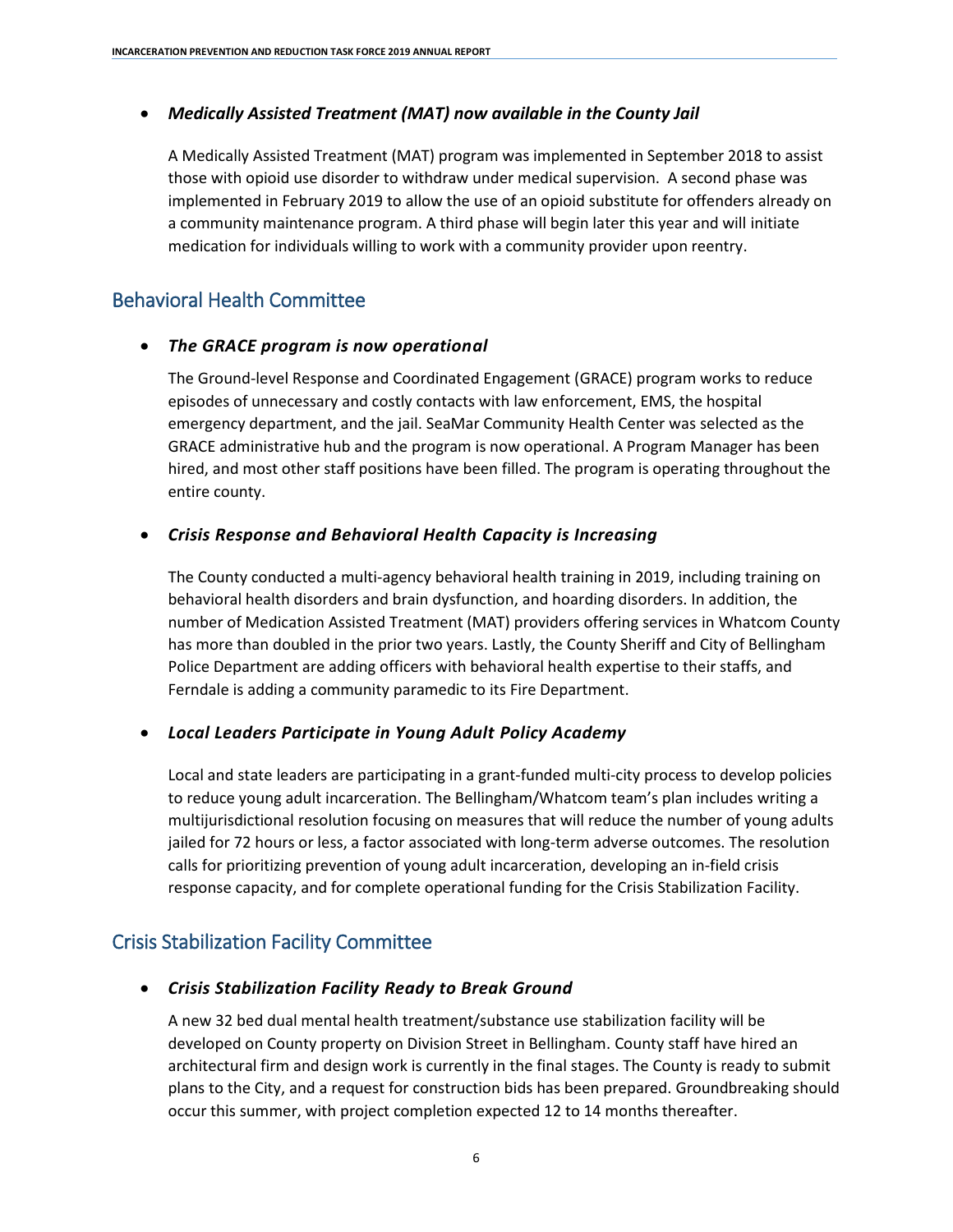#### • *State Operational Funding has been Secured for 2020-21*

Although a stabilization facility is expected to receive Medicaid dollars for some services, services for the 30% of people not enrolled in Medicaid may not be reimbursed. County staff and local elected leaders worked with our legislative representatives in Olympia to secure \$1 million in the 2020-21 state budget for supplemental operating funds. The budget proviso also instructed the Health Care Authority to devise a plan by the end of 2019 to provide long-term funding for this and similar centers.

#### • *Facility Operations Plans are Being Developed*

The Crisis Stabilization Facility Committee has worked with County Department of Health staff to develop criteria for the future services at the center. The facility will operate under a "recovery model" although 12-hour involuntary holds may occur in the mental health side of the facility under limited circumstances. Providers will conduct on-site medical clearances for admission and work to optimize drop-offs by law enforcement and EMS. Both sets of operations will be able to prescribe and manage administration of medications.

## INDEX Committee

#### • *A Data Inventory has been Completed*

Committee members from a number of jurisdictions created an inventory of data that can be made available to support the work of the Task Force and help improve justice operations. Specific data points to be collected were identified through the work of the Task Force's committees, the final report from the Vera Institute of Justice, and a list of primary data elements from Dr. James Austin, JFA Institute. Committee members also identified system barriers to good information and to information-sharing and worked to solve these problems.

#### • *Data Availability is Being Improved*

Lack of timely information on the status of inmates held in custody can impede timely case processing. County technical staff are working with the INDEX committee to develop reports on inmate status. Each court agency will receive a customized report on inmates' time served as sentenced by the courts, and city prosecutors will receive a point-in-time report on who is in jail on their city cases. Another project will revamp the County's web pages to enhance the availability and clarity of data available to the public and policy makers.

#### • *Data on Young Adult Offenders age 18 to 24 Developed for Policy Academy*

A local team consisting of City and County Council members, state representatives, and city and County staff requested data on young adult incarceration to inform their work in the grantfunded national Policy Academy. The Committee's technical workgroup developed a Young Adult Inmate report to provide statistics on bookings, average length-of-stay, and top offenses for young adults aged 18 to 24.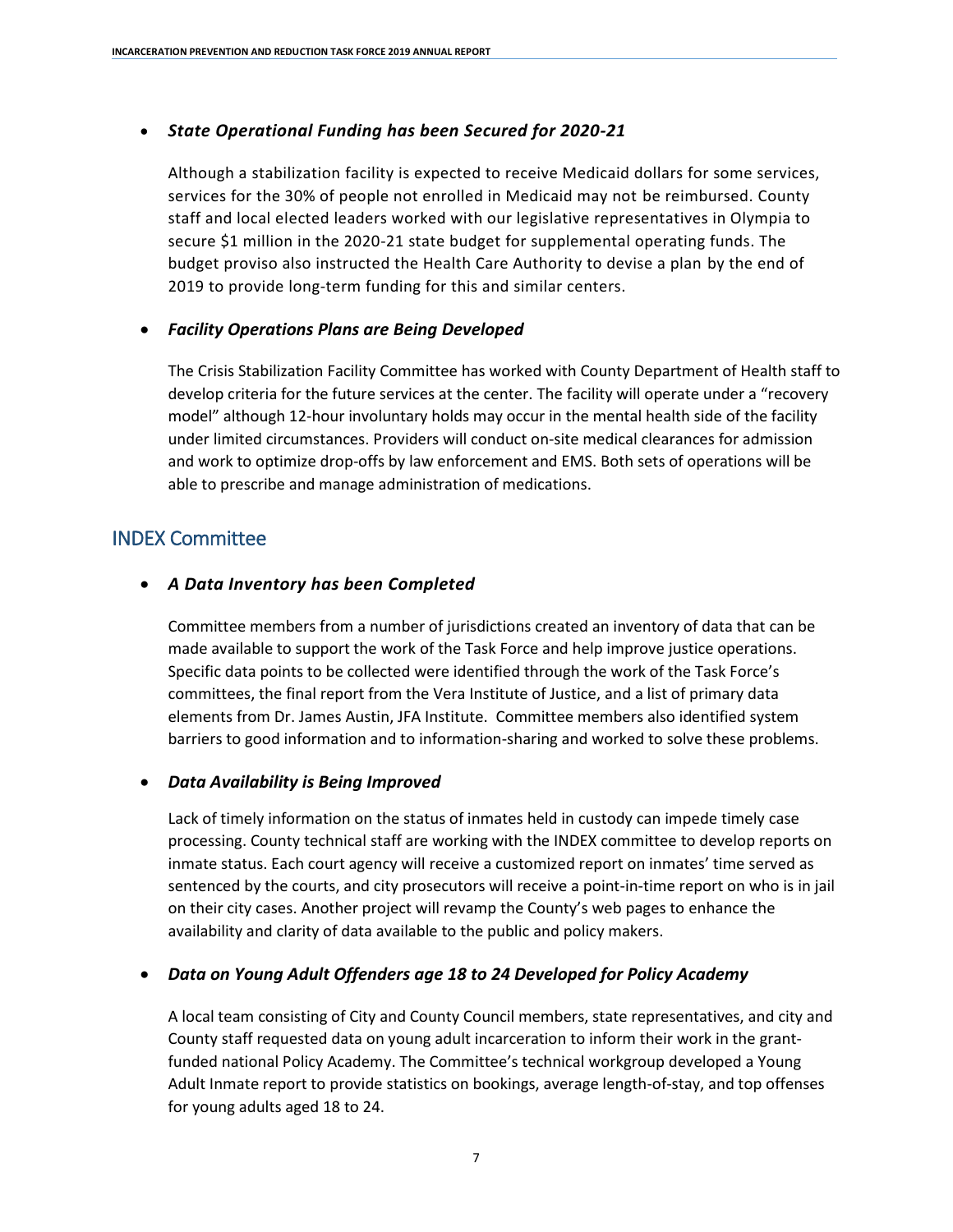## **II. 2019 Annual Report: Incarceration Reduction Programs and Initiatives**

## **A. Introduction**

The Incarceration Prevention and Reduction Task Force was formed by the Whatcom County Council in 2015. Its purpose, as stated in Whatcom County Code Chapter 2.46, is to "…continually review Whatcom County's criminal justice and behavioral health programs and make specific recommendations to safely and effectively reduce incarceration of individuals struggling with mental illness and chemical dependency, and minimize jail utilization by pretrial defendants who can safely be released." The Task Force is made up of participants from a broad range of sectors, including local judicial and law enforcement agencies, behavioral health organizations, local government executive and legislative representatives, members of the public, and consumers of services. In 2019, the Task Force role was broadened to also serve as the County's Law and Justice Council, fulfilling a requirement in state law and creating an ongoing oversight and coordination function for the group.

The Task Force has established four Committees to work on specific criminal justice or behavioral health issues:

- A *Crisis Stabilization Facility Committee* is supporting development of an expanded Crisis Stabilization Facility for initial treatment of individuals experiencing acute behavioral health issues and to provide an alternative to jail and the hospital emergency department.
- A *Legal and Justice System Committee* is examining reforms in law enforcement and judicial practices to safely divert more people from jail, or reduce time in incarceration when possible.
- A *Behavioral Health Committee* is identifying ways to improve delivery of mental health and substance use disorder treatments to help people avoid entanglement with the justice system, or help them successfully transition out of it.
- An *Information Needs and Data Exchange (INDEX) Committee* is working to improve data availability, provide jurisdictions with data to improve operations, and making information on incarceration trends available to the public and policy makers.

This report summarizes a broad range of activities and outcomes resulting from the work of the Task Force and its involved agencies.

## **A BRIEF OVERVIEW OF TASK FORCE ACTIVITIES.**

In 2018, the Legal and Justice Committee formed a working group to accelerate the development of a pretrial risk assessment tool and a pretrial services program, and significant progress has been made, including the inauguration of a pretrial services program. A number of improvements to the Drug Court are also being implemented. Now that construction money has been secured and design work for a stabilization facility have been completed, the Crisis Stabilization Facility Committee is focusing on refinements to the operational model, and on ensuring adequate long-term operational funding for the facility.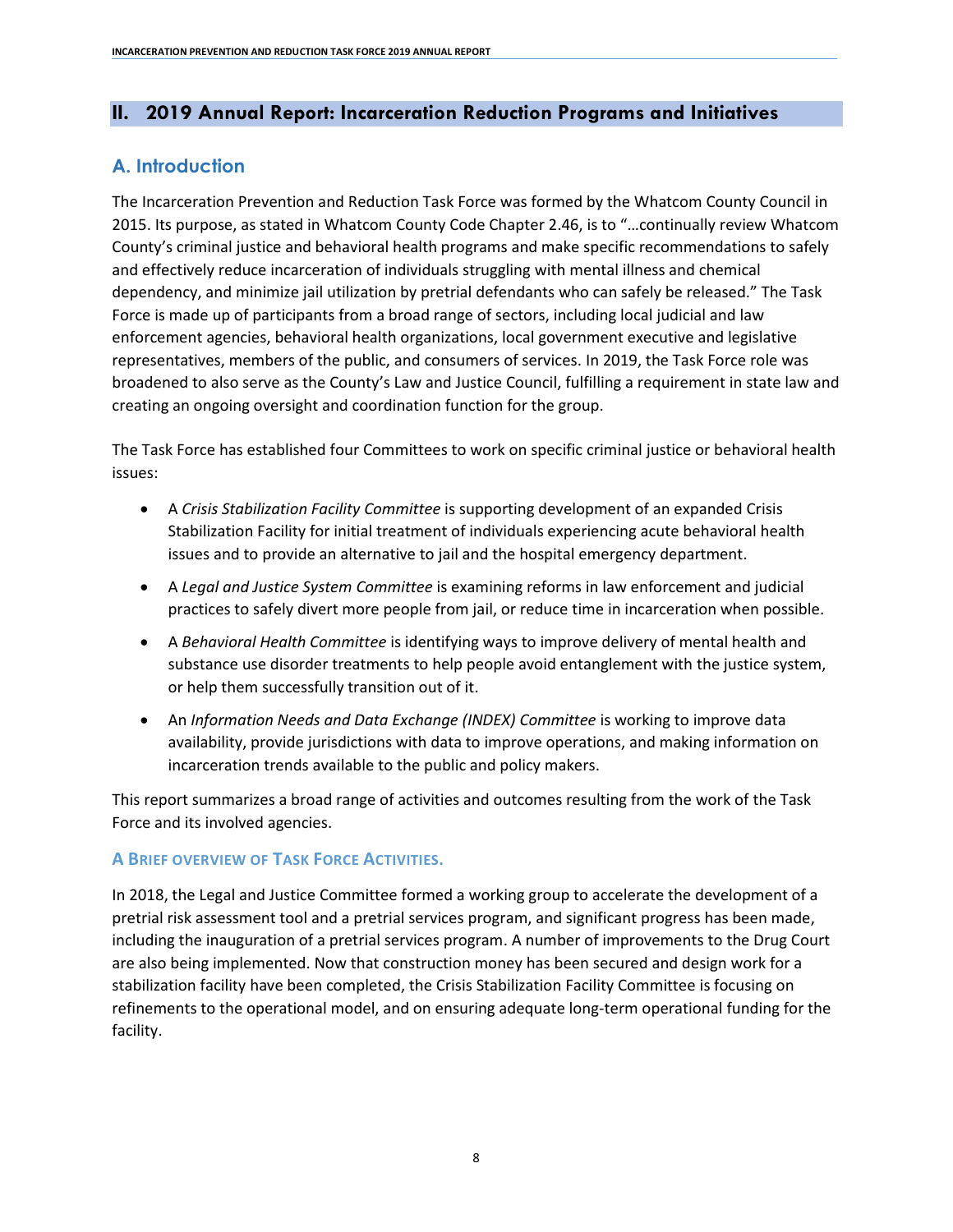The new INDEX Committee, focused on improving data availability and quality, is developing measures to track progress and facilitating improvements in data systems and cross-jurisdictional informationsharing. A number of improvements to data collection capacity have been identified and are in the early stages of being made

*Despite gains in the prior year, certain issues highlighted in last year's report persist, including housing availability and full funding of the Crisis Stabilization Facility.*

operational. The Behavioral Health Committee supported the inauguration of the new Ground-Level Response and Coordinated Engagement (GRACE) program to provide care coordination and case management to people who are frequent utilizers of various systems. A hub organization to coordinate GRACE is under contract, staff have been hired, and the program is now in operation countywide. Behavioral health response capacity in law enforcement is also increasing.

Expanded treatment for opiates is another critical element for our community—especially new capacity for Medically Assisted Treatment (MAT) regimens that have been shown to be effective in ameliorating the effects of addiction. Local capacity in the community has increased, and new MAT programs in the jail are being phased in.

Despite these gains, certain issues highlighted in last year's report remain. While the County is ready to break ground on its Crisis Stabilization Facility, financing mechanisms to fully fund this and similar facilities statewide long-term are not yet in place. Although a state budget proviso will help shore up funding for the next two years, the Crisis Stabilization Facility Committee remains vigilant in its efforts to secure sustained funding.

Housing remains an issue. Housing is needed post-incarceration, during treatment programs, and for those with long-term behavioral health needs. While local program partners have been successful in procuring funding for housing for Drug Court participants and other individuals in local treatment programs, capacity remains insufficient.

Specifics of activities and accomplishments of the Task Force and its committees are detailed below. Where applicable, issues or barriers to progress are also identified, along with possible solutions to those barriers.

# **B. Progress Report: Legal and Justice System Committee**

Members of the Legal and Justice System Committee have engaged in a wide array of recent initiatives. Activities included development of a pretrial risk assessment tool and of a pretrial services unit, improvements to the Whatcom County Drug Court, warrant reduction efforts, and expansion of access to jail alternative programs. Specific initiatives, progress, and remaining issues are discussed below.

## **PRETRIAL RISK ASSESSMENT AND PRETRIAL SERVICES**

**Goals**: There are two goals for improvements to pretrial practices: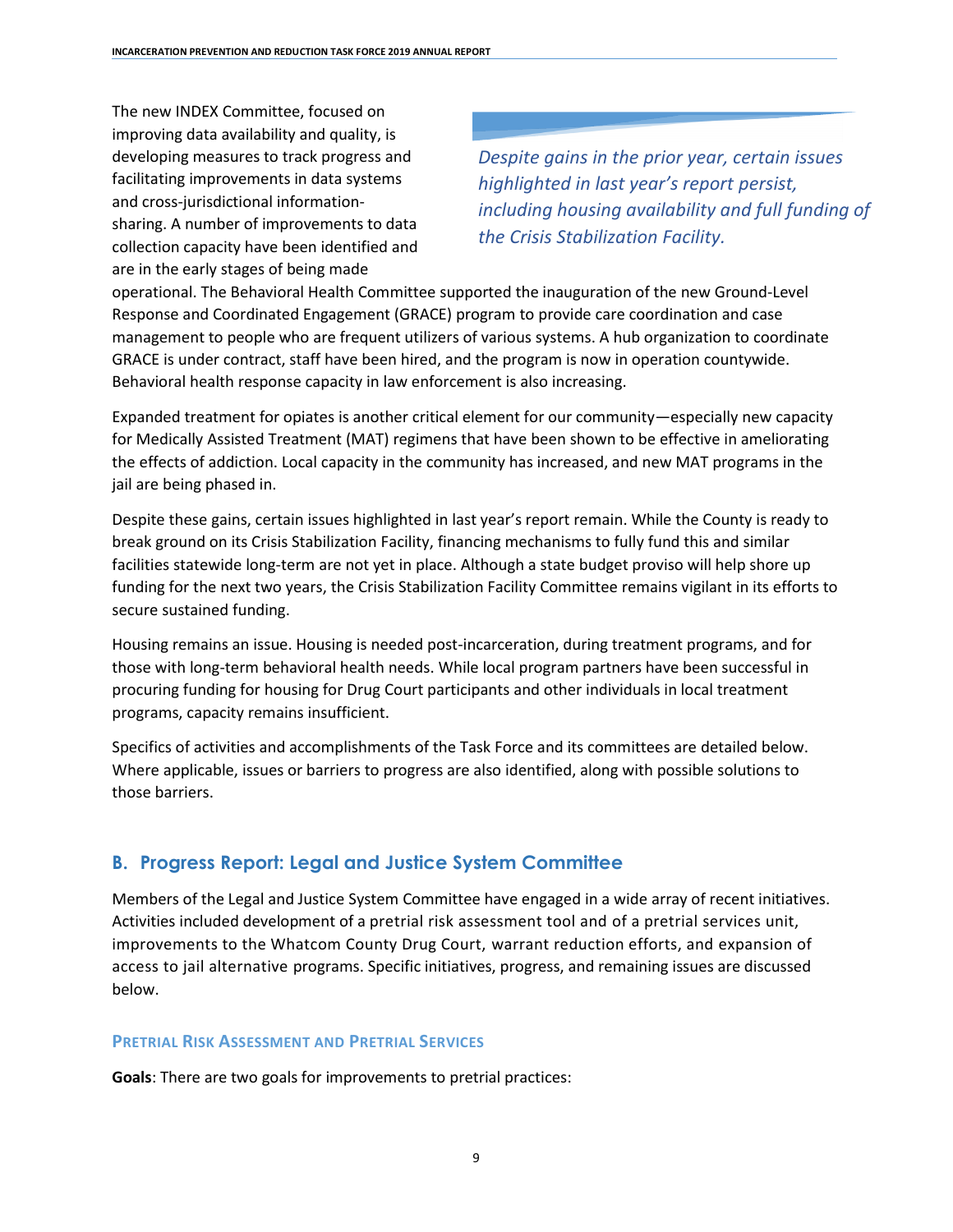- Select and implement an accurate assessment tool for judges to use in identifying defendants who may be conditionally released while awaiting trial, and in ordering release conditions for those defendants.
- Implement a program for monitoring defendants on pretrial release.

**Context:** Roughly three-fifths of Whatcom County Jail inmates are awaiting trial, most of them in Superior Court. However, unlike with the District Court, the Superior Court has no probation department or other resources to assure that these people will appear in court as ordered and refrain from violent crime in the meantime, leaving judicial officers with bail as the only option. Very few pretrial defendants can pay even a modest bail.

The Pretrial Processes work group was formed in early 2018 as a part of the Legal and Justice System Committee, with two purposes: to identify and implement pretrial monitoring and referral services for appropriate defendants; and, to help the courts select the most effective tool to assist judicial officers in determining the defendants for whom pretrial services will be an effective alternative to bail. Chaired by Superior Court Judge Deborra Garrett, the group includes a District Court judge, the administrators of both Superior and District Courts, representatives of the Prosecutor's Office and the Public Defender, a victims' advocate, and two members of the Legal and Justice Systems Committee.

At about the same time, the State court system formed a multi-stakeholder Pretrial Reform Task Force to assess needs for pretrial reform on a statewide level and to recommend appropriate legislation. Two members of the work group participated in that state task force. The interaction with colleagues elsewhere working on the same issues proved extremely valuable. The state task force concluded its work at the end of 2018 and the local work group has found its reports and recommendations helpful in charting a course for Whatcom County.

**Progress:** Working with the Superior and District Courts, the Pretrial Processes work group is achieving both its goals.

Pretrial Services Unit: The work group studied the experiences of many jurisdictions and found that pretrial monitoring and reminder services have been effective in many courts. The services vary, but core services common to most pretrial services units include text and telephone reminders of upcoming court dates; regularly scheduled check-ins or other required contact with defendants awaiting trial; regular monitoring to assure that the pretrial defendant does not incur new charges; and referrals to appropriate treatment and mental health services. Working with the administration of the Superior Court, the work group recommended graduated steps in developing pretrial services and programs. With funding approved by the County Council, the Court conducted a search and hired a manager to establish a Pretrial Services Unit within the Superior Court. This manager is developing operating protocols and policies, initiating monitoring services approved by the judicial officers, and recommending additional services. A second staff member will be hired within the next several months.

Reliable demographic information is essential for every pretrial services program to identify the defendants who are most likely to respond to pretrial monitoring and services, and to assess the impacts of those services on an ongoing basis after services are implemented. Working with the Superior Court administrator who began compiling demographic information specific to pretrial issues, the work group worked to identify demographic experts familiar with the process of compiling and assessing information about jail populations. With the assistance of the Washington Administrator of Courts, the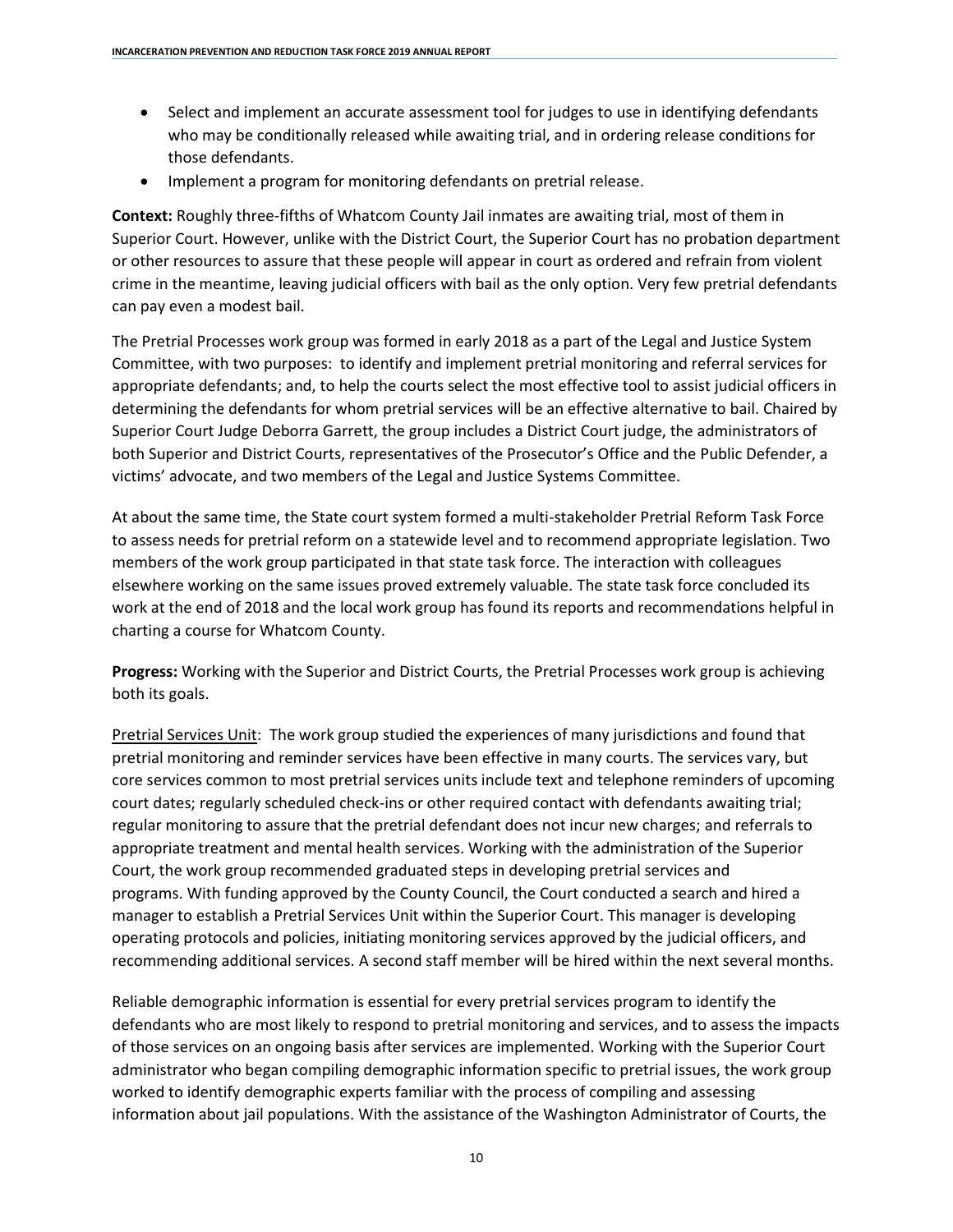group retained Dr. Andrew Peterson to assess the 2018 jail population by crimes charged, criminal history, bail set, and other pertinent information. Dr. Peterson has done a preliminary assessment, based on 2018 information, and will assess the impacts of pretrial services on an ongoing basis.

*Work group members wanted a risk assessment tool that was understandable and transparent rather than one using an unknown and inaccessible algorithm.*

Pretrial Risk Assessment Tool: The use of pretrial risk assessment instruments in making pretrial release decisions has gained wide currency in the national movement for criminal justice reform, based on research establishing that data-informed decisions are sounder and more consistent than those resting only on one individual's subjective conclusions. Pretrial risk assessment instruments give the judicial officer information, based on a defendant's criminal history, current charges, court attendance in the past, and similar factors, that indicates whether a defendant is likely to fail to return to court when required and whether a defendant is likely to commit a crime while awaiting trial. These factors help ensure compliance with existing state court rules that call for pretrial release of low risk individuals.

A risk assessment tool gives information to the judicial officer, who ultimately decides what release conditions are appropriate for a given defendant. Risk assessment tools are helpful to the judicial officer because they give pertinent background information and prioritize specific elements of that information for the judicial officer's consideration. They give more weight to those factors that experience has shown to be most predictive of success or failure pretrial. The assessment is a helpful tool for the judicial officer, who remains the ultimate decision maker.

The work group carefully considered the pros and cons of adopting a risk assessment instrument and studied various versions of such instruments used elsewhere in the state and nationally. The work group established criteria for its approach that would rely on accepted best practices in the field. Members agreed that a risk assessment instrument should be used to inform a judicial officer's decision, with the decision ultimately based on the judicial officer's discretion and experience. They also agreed that a risk assessment instrument should be statistically validated at adoption to ensure that it accurately predicted risk for the local population. Members favored an instrument using information that was both reliable and quickly obtainable. They also wanted a risk assessment instrument that would be understandable, simple to use, and transparent in its application, rather than one that produced results through an unknown and inaccessible formula or algorithm. Finally, the tool must produce results that are neutral as to racial, ethnic, and other factors which have resulted in disparities in other areas of law enforcement and criminal justice administration. This can be achieved with careful and frequent demographic monitoring and updating, which will indicate which factors are truly predictive for the Whatcom County population.

The work group consulted with the Superior Court judges to identify a tool that best meets these criteria and will continue to work with the Court on the application and continuing validation of its risk assessment tool.

The Pretrial Processes work group also consulted with Dr. Andrew Peterson, a criminal justice data scientist employed by the Washington Administrative Office of the Courts who was an advisor to the state Pretrial Reform Task Force. In part using the statewide courts database, Dr. Peterson analyzed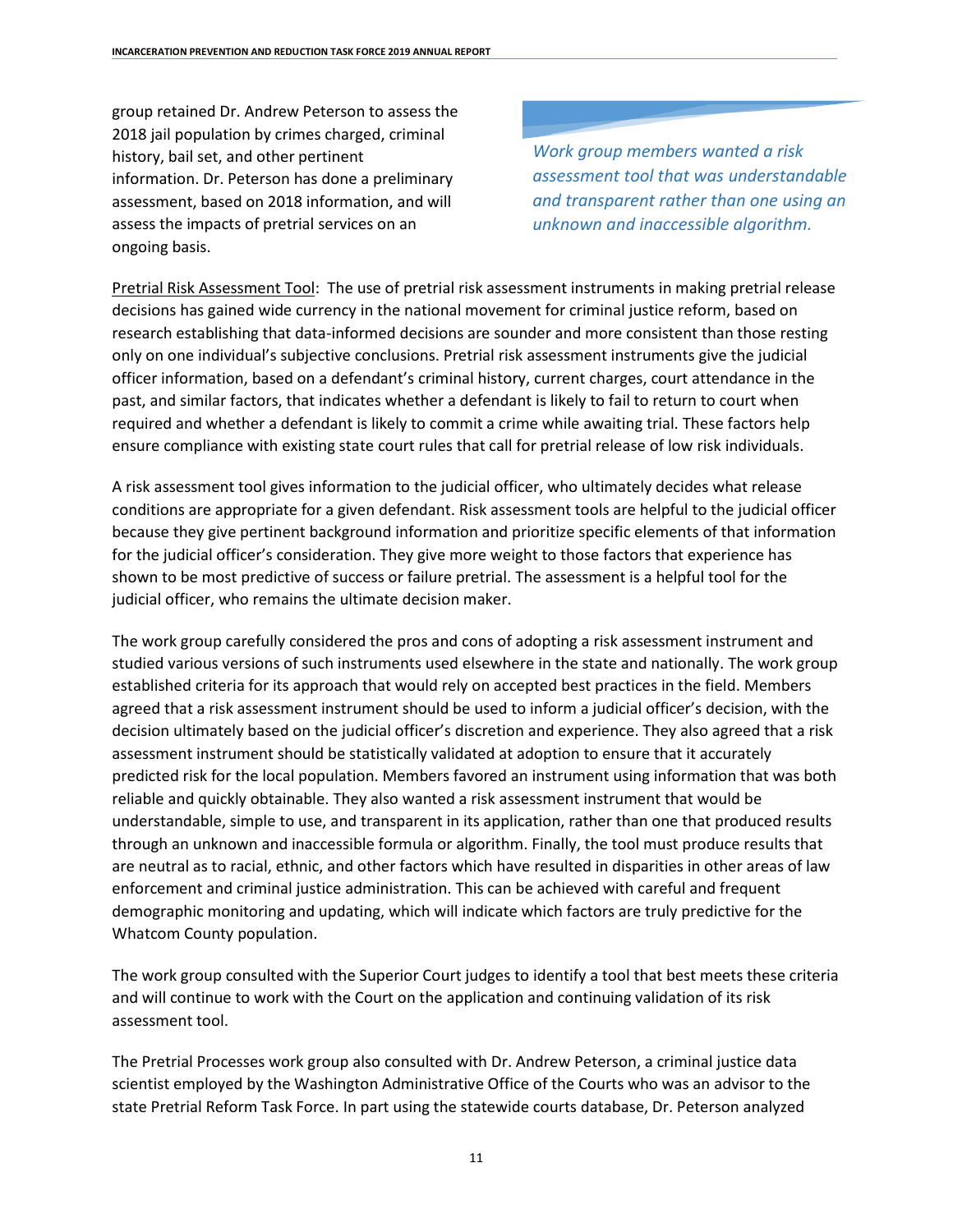hundreds of Whatcom County Superior Court and District Court cases compiled since May 2018 to determine the factors that best predict the risks of a failure to return to court or to commit a new violent crime, and his work is shaping the final form that a local pretrial risk assessment instrument will take. He will also continue assisting the Whatcom County effort by re-validating that instrument while it is in use, including testing for its neutrality on racial and ethnic factors, and recommending adjustments he thinks are necessary. The work group's reliance on this expertise furthers its commitment to a rigorous, evidence-based approach to developing a pretrial program.

#### **DRUG COURT IMPROVEMENTS**

**Goal:** Effective engagement with high-quality treatment and appropriate support services for as many defendants with substance use disorder as possible, as an alternative to prosecution and incarceration.

**Context:** The drug court program involves staff from the prosecutor's office, the Superior Court bench, the Public Defender's office, and treatment professionals. Since the Whatcom County Drug Court program was established in the 1990's, the use of therapeutic courts has spread widely and an extensive body of research has looked carefully at practices that are effective for promoting successful treatment interventions and a redirection of drug court participants away from cyclical incarceration and into more productive and healthy lives. Over the last few years, some Drug Court team members have viewed the program as working well, while others have raised questions about how participants are selected, whether the program could divert even more individuals from jail, and whether treatment services were as robust as possible.

#### **Progress:**

Assessment of local practices: In 2018, with the encouragement of the Legal and Justice Systems Committee, the Drug Court team engaged technical assistance experts through the National Association of Drug Court Professionals (NADCP) to assess whether the Whatcom County Drug Court utilized current evidence-based practices and to recommend improvements if needed. Team members completed detailed questionnaires about the operation of the program and a NADCP-affiliated evaluator conducted a two-day site visit to Whatcom County in February 2019 to observe and talk to the team members.

A report of this assessment, with recommendations for possible improvements, was received on May 1 of 2019. The evaluators noted the leadership of Judge Raquel Montoya-Lewis, and commended the entire team for requesting technical assistance to implement best practices and for its dedication to the program. Among other points, the assessment report recommended improving the legal criteria for eligibility, adopting validated, standardized assessments of participants' risks and needs to better guide services, strengthening the expectation of evidence-based practices with treatment providers, and pursuing grant funding to address program needs. Both the Drug Court team itself and the Legal and Justice Systems Committee will work on ways to implement the changes suggested.

Development of supported housing: The Opportunity Council, in partnership with Lifeline Connections, intends to rehabilitate a property in Bellingham for the purpose of creating a Recovery House that will serve people who are committed to their recovery from substance use disorders, and who will benefit from a high level of support from professional staff. The project will be located at a property on Girard Street, formerly a recovery house and detox program owned by PeaceHealth, that has been vacant for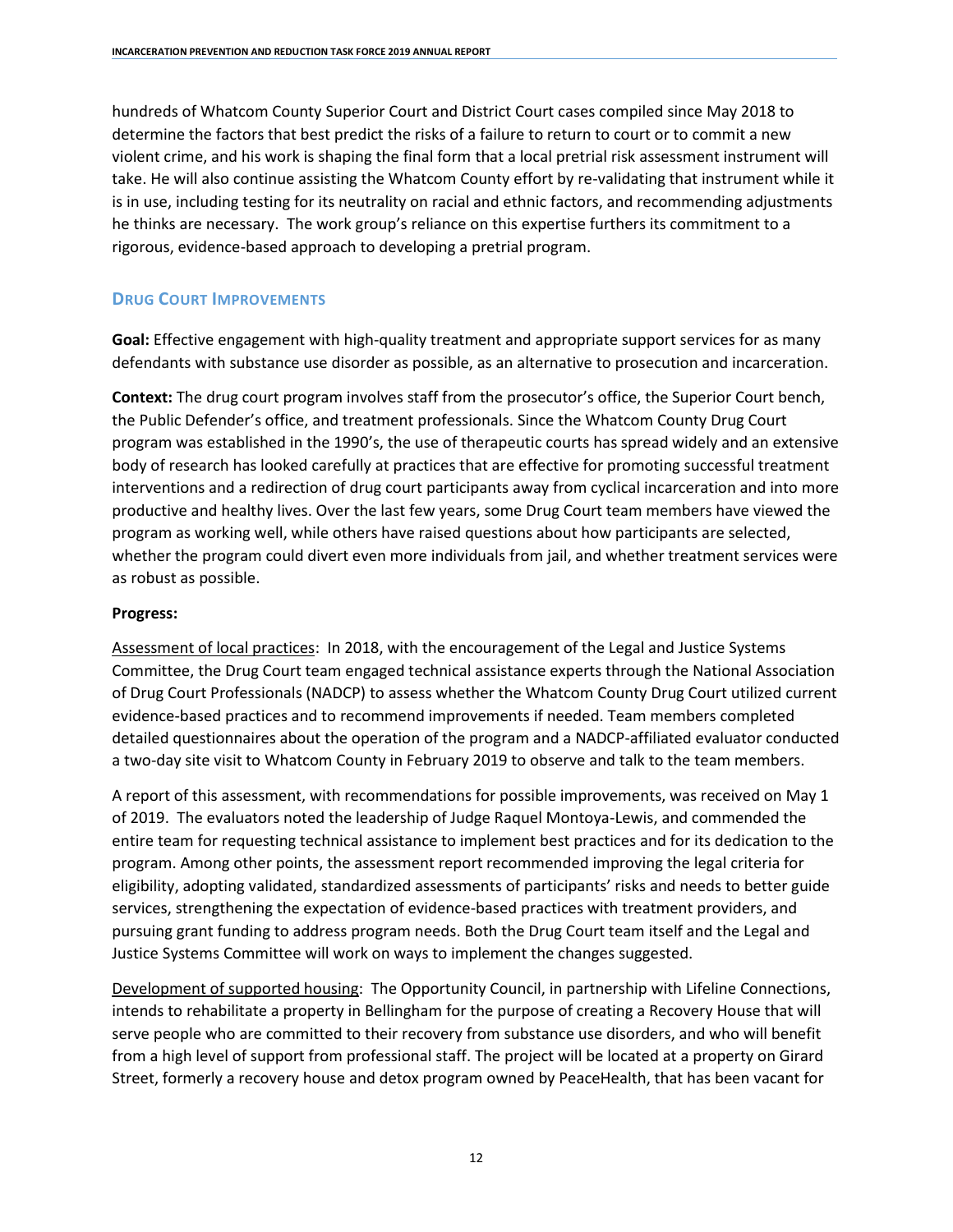over ten years. The two buildings will be rehabilitated to Washington Department of Health standards for a Level 4 Recovery Residence (as specified by the National Alliance for Recovery Residences).

This type of program provides peer-supported services plus life skills and clinical

*The Drug Court assessment report recommended improving the legal criteria for eligibility and adopting validated, standardized assessments of participants' risks and needs.*

programming by a licensed treatment provider. This level of care includes a high degree of daily structure and 24/7 staffing. In addition, the program includes mental health services provided by mental health professionals on staff. This project adds a significant, missing component to our local continuum of care. The emphasis of this level of care is equipping participants for the next phase of recovery, which could be another residential level of care, or independent living and employment.

This project was inspired by recommendations from Whatcom County's Incarceration Prevention and Reduction Taskforce, the Drug Court program staff, and Superior Court Judge Montoya-Lewis, who approached Opportunity Council seeking solutions to the housing stability challenges of Drug Court participants. Project partners expect that Whatcom County Drug Court and Whatcom County Mental Health Court will be primary sources of referrals to the Recovery House program.

Opportunity Council was awarded a \$1,000,000 grant for the capital costs of the rehabilitation, and Whatcom County Health Department and Lifeline Connections helped to secure the operating funding. Opportunity Council is in the early design phase and anticipates construction starting later this year, hoping to begin delivering services in late 2019.

#### **SHORTENING CASE PROCESSING TIMES**

**Goal:** Reduce the time people are held in jail, especially pretrial, by enhancing the efficiency of Court operations and decision-making.

**Context:** The Vera Institute's Final Report to the Task Force noted that cases in Whatcom County courts progress from initiation to resolution more slowly than state standards call for and cited this as one of the reasons there are more defendants in the jail than necessary on any given day. The Legal and Justice Systems Committee suggested that this factor would be an area amenable to improvement, with a resulting reduction in incarceration.

**Progress:** The Prosecutor's Office and the Public Defender's Office have begun discussing possible steps to reduce delays in case processing time and have presented preliminary proposals to the Superior Court judicial officers. At present, this discussion is on-going. The Legal and Justice System Committee will seek periodic progress reports and will lend any assistance it can to the effort.

#### **CHANGES AT COURTS OF LIMITED JURISDICTION**

**Goal:** The purpose of changes at the municipal and district courts include the following:

- Expand capacity for alternative sentencing at courts of limited jurisdiction
- Provide effective prevention therapies where applicable
- Provide pretrial services and notifications to reduce warrants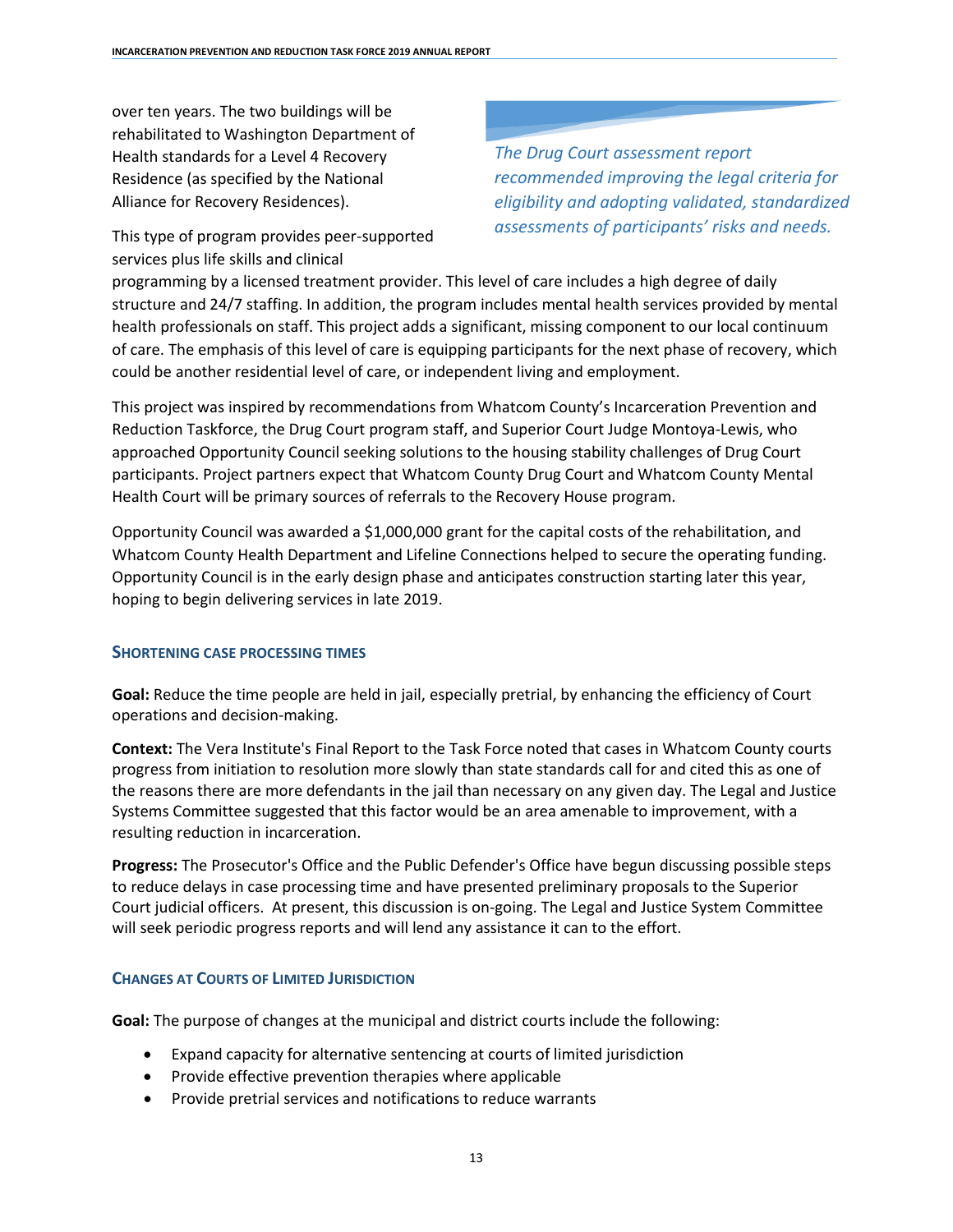#### **Progress:**

District Court: An MRT (Moral Reconation Therapy) program has been established. MRT is a proprietary systematic, cognitive-behavioral treatment system that uses tailored approaches to address substance abuse, domestic violence, trauma, and other issues. This program draws its participants from Mental Health Court clients and individuals assigned to the probation office's Behavioral Health Unit. The MRT program is being evaluated for its effectiveness with this population.

A separate DV-MRT program has also been established for clients being supervised for domestic violence cases. There is one group currently operating with a nearly full cohort of 9 clients. Two additional Probation Officers will be attending training in May and will also become certified to conduct these classes. These additional trained staff will give the Whatcom County Probation Office the option of increasing the number of treatment group sessions offered.

Having shown its effectiveness, the District Court's text message reminder program now sends reminders to defendants for all probation appointments, scheduled substance testing, and court hearings in District Court and the Bellingham, Blaine, Everson, Lynden and Sumas Municipal Courts. (In October, the department also began texting reminders for Superior Court's arraignment and out-ofcustody plea calendars). Finally, District Court in the past year formed a Pretrial Unit with four current staff members credentialed as Certified Pretrial Services Professionals with the National Association of Pretrial Services Agencies.

Bellingham Municipal Court: As of March of 2019, more than 1,000 Bellingham Municipal Court defendants have completed sentences on Electronic Monitoring rather than in Whatcom County Jail. This has enabled those defendants to remain employed, attend school, continue with treatment, keep children in their custody, attend medical appointments and still be held accountable for their actions. The City subsidizes any defendant who is indigent so that inability to pay never prevents a defendant from serving their time on Electronic Monitoring instead of in the jail. This program has resulted in a savings to the City of over \$2 million dollars.

The City has also recently hired a Jail Alternatives and Diversion Manager to oversee this program and to help the City explore additional alternatives to incarcerating nonviolent offenders through diversion programs and expansion of other jail alternatives.

Small Cities Municipal Courts. Since August of 2018 the Municipal Courts for the Cities of Blaine, Everson, and Sumas have established a contract to allow for Electronic Monitoring as an alternative to being housed at the Whatcom County Jail. The three cities combined have used GPS monitoring on 24 individuals for a combined total use of 763 days as of June 2019. This has allowed individuals qualified for the program to be held accountable for their actions while remaining employed and continuing with treatment programs. The total savings for the three cities as an alternative to being held in Whatcom County Jail was \$79,352. The courts are also allowing some defendants to be released pre-trial with alcohol monitoring devices, some of whom may have otherwise remained in jail with a high bail.

#### **LAW ENFORCEMENT AND JAIL INITIATIVES**

**Goal:** Goals in this area are threefold: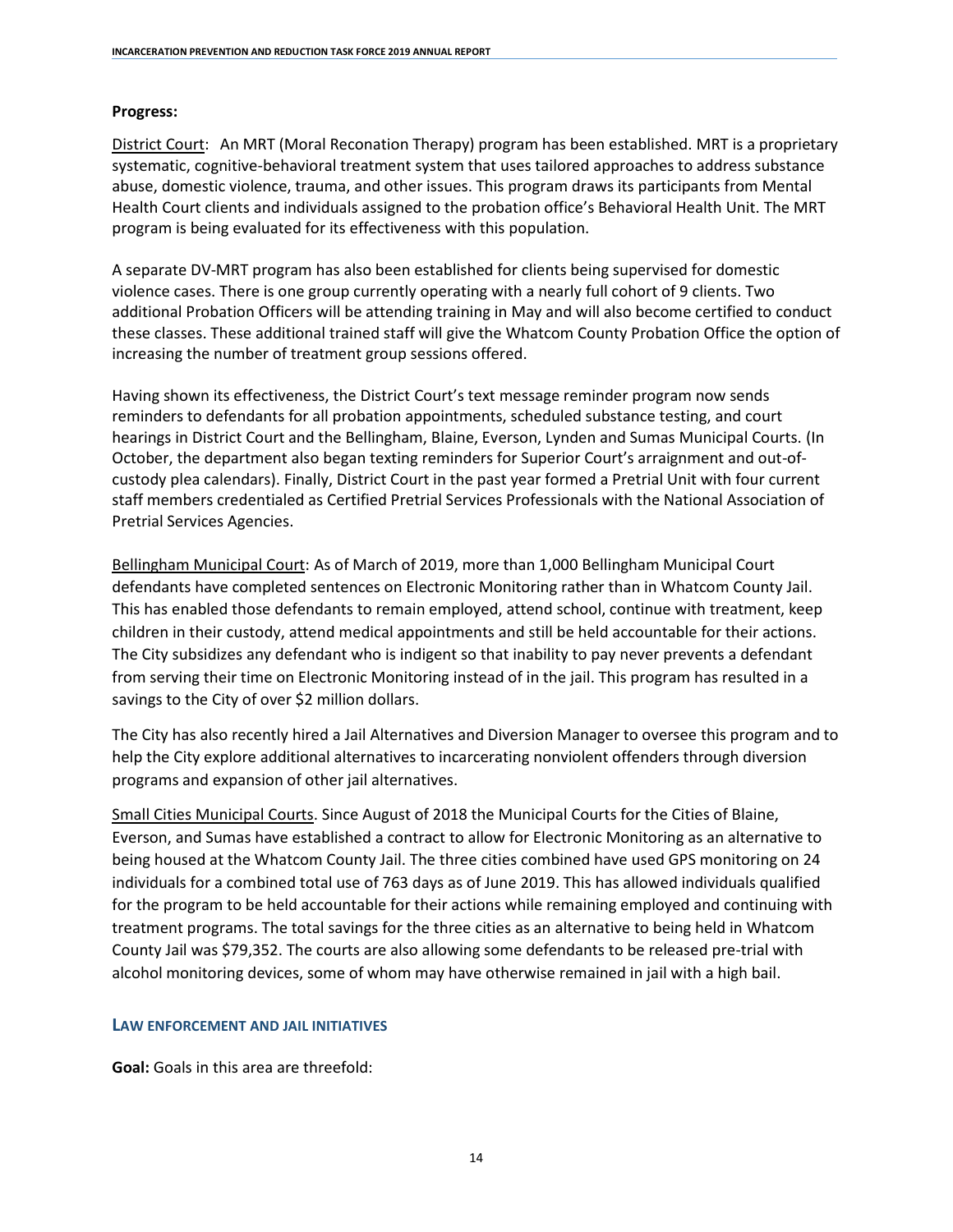- Ensuring the best services are provided to vulnerable populations in contact with law enforcement by adopting a liaison and problem-solving approach that connects people with appropriate social service agencies to reduce future calls for service and incarceration;
- Provide better access to jail alternative programs to reduce incarceration and the need for warrants;
- Provide better access to needed services within the jail, and at re-entry.

**Context:** Many 911 calls have a mental health/substance abuse component. Because of the lack of dedicated follow-up, these particular incidents may result in repeated calls for help by the individual, the individual's family, or simply by a concerned citizen who is witnessing the crisis. The goal of these changes is to provide appropriate care to persons in crisis while reducing repeat calls for service. This is done by taking a proactive approach to mental health issues and substance abuse in Whatcom County and in the City of Bellingham.

**Progress:** Both the Whatcom County Sheriff's office and the Bellingham Police Department are enhancing their ability to properly respond to individuals with behavioral health issues. Changes are described below.

Sheriff's Office Crisis Intervention Deputy. The Whatcom County Sheriff's Office established a Crisis Intervention deputy position in 2018 to assist the Patrol Division to effectively intervene and de-escalate crisis situations involving persons with behavioral health issues. The Crisis Intervention deputy works to divert subjects experiencing ongoing crisis issues from the criminal justice system prior to their arrest for a criminal act. The Crisis Intervention deputy will also divert chronic utilizers of 911 services to the appropriate service providers, including referring participants to the GRACE program. These diversions are expected to reduce the cost of incarceration and court proceedings, limit the continued response time deputies must spend returning to deal with the same individuals, lessen the impact crisis situations have on limited law enforcement resources, and increase deputies' ability to handle other calls for service and conduct proactive patrols.

The current Crisis Intervention deputy, Jamie Collins, began serving in this role in September 2018. Prior to that time, he attended basic and advanced training in Crisis Intervention and de-escalation, as well as spending time with established Crisis Intervention programs of the Seattle Police Department and King County Sheriff's Office. In addition, Deputy Collins expects to complete his graduate study for a master's degree in counseling psychology in early 2020.

The Crisis Intervention deputy will be a liaison between the Sheriff's Office and the behavioral health community and other social service organizations. The Crisis Intervention deputy meets on a regular basis with behavioral health providers to ensure that persons experiencing crisis are being connected with the services they need. The Crisis Intervention deputy collaborates on behavioral health issues with the Incarceration Prevention and Reduction Task Force's Behavioral Health Committee, the County Health Department's GRACE program, the Bellingham Police Department's Crisis Prevention Intervention Team (CPIT), and the Crisis Oversight committee.

Over the past year, the Sheriff's Office has seen a 33% increase in calls for service related to mental health. To address the growing needs of the community, the Sheriff's Office received authorization to hire a second Crisis Intervention deputy in 2019 and anticipates assigning the new deputy by midsummer. The Sheriff's Office is also working with the Prosecuting Attorney's Office in planning a Law Enforcement Assisted Diversion (LEAD) program and believes that this will provide increased options to the Crisis Intervention Deputies.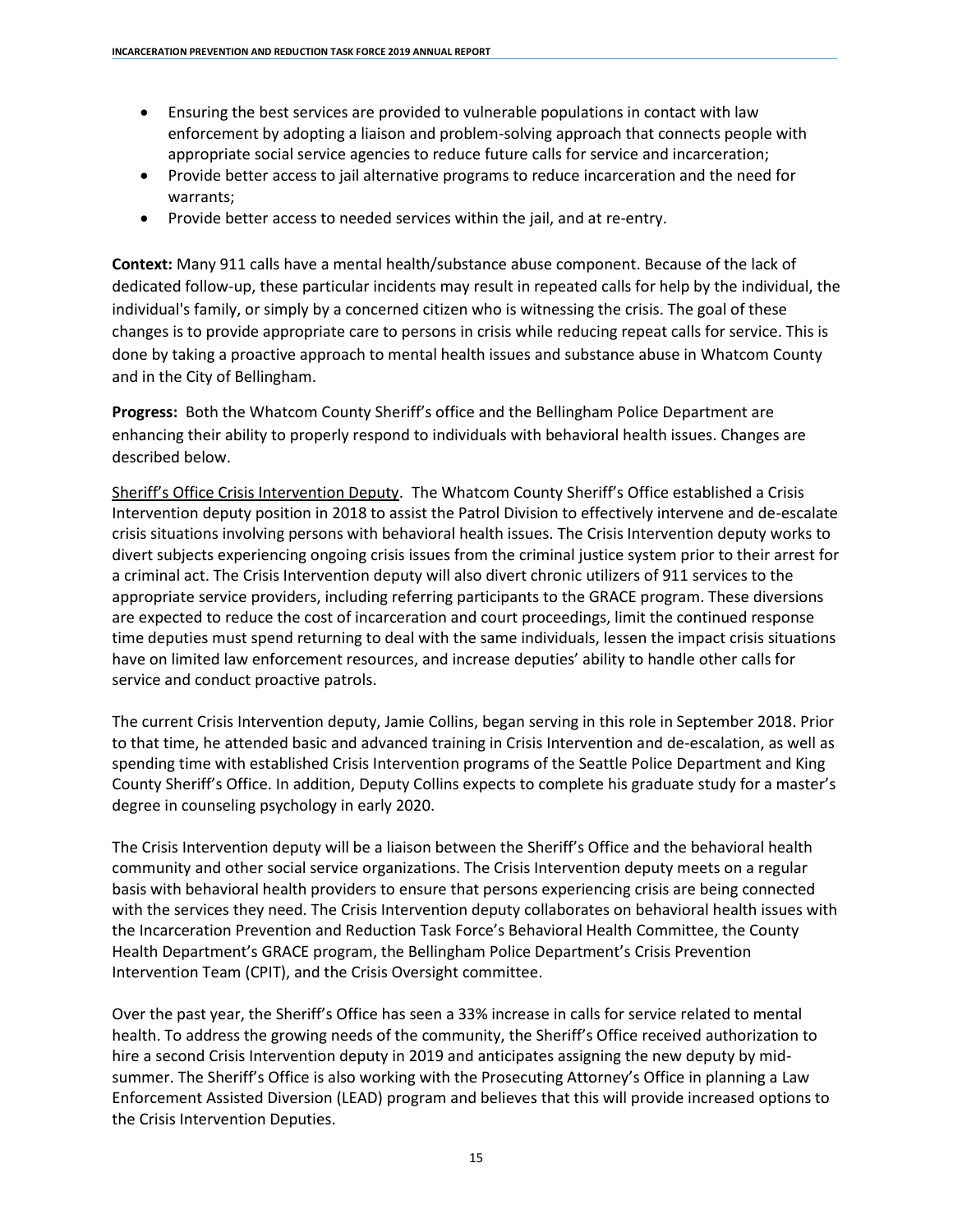BPD Behavioral Health Officer. The Bellingham Police Department has recently completed a staff reorganization which has allowed the department to place one current commissioned FTE into the position of Behavioral Health Officer. This position performs analogous duties to that of the Bellingham Fire Department's Community Paramedic. This change will become effective the first part of June and the department's Behavioral Health Officer will be Zach Serad.

Operationally, Bellingham's plan incorporates one commissioned police officer position for proactive follow-up with those individuals who are showing signs of mental illness/substance use issues and are identified as having multiple or high-risk contacts with police. Potential contacts, and subsequent followups, will be determined by the BH officer after reviewing police reports or from referrals through other patrol officers/organizations, including the Community Paramedic. The Behavioral Health Officer will contact and work with those individuals to assess and make connections with appropriate resources within our community, including the GRACE program.

Reduction of warrants. Warrants are issued by the court and direct deputies and other officers to take persons into custody. The Sheriff's Office does not have the unilateral ability to ignore these requirements. However, the Sheriff's Office continues to work very closely with the District Court to reduce incarceration, and the court probation office has adopted a system of phone and text messages of upcoming court dates to reduce failures to appear. The Sheriff's Office also facilitates the placement and monitoring of electronic home monitoring devices on *pre-trial defendants*. The Sheriff's Office does not supervise these people but rather reports violations of the conditions of monitoring to District Court probation which determines the appropriate course of action. This arrangement satisfies liability concerns previously expressed by the Prosecuting Attorney's Office. In 2018, 63 offenders participated in the pre-trial program reducing incarceration needs for those people by 5,314 bed days. The program was expanded in late 2018 and in just the first two months of 2019, 2,663 jail bed days were diverted into this program. It is important to emphasize that this electronic home detention program is not the same program the Sheriff's Office employs for monitoring those convicted and sentenced offenders who may require a higher degree of supervision and which is operated entirely by the Sheriff's Office (a more intensive and costly program).

Jail alternative programs: The County Council's policy change to eliminate a requirement that all jail alternative programs to be self-supporting (often requiring a defendant to pay) has resulted in a reduction of jail bed days. The out-of-custody jail work crews (day reporting) led to a reduction of 2,663 jail bed days in 2018, which was 58% more jail bed days avoided than in 2016.

Out-of-county transfers: Due to issues involving safety, infrastructure and security system reliability, the Sheriff's Office continues to limit the jail population through control measures that include transfers by the County and other users of the jail to out-of-county facilities. Control measures are also necessitated when failing infrastructure and life-safety systems require cells and even entire cell blocks be taken out of use for extended periods of time. The Sheriff's Office and the City of Bellingham Prosecutor's Office have worked together closely to avoid transferring inmates to Yakima whenever possible and divert them instead to alternative programs or housing in the jail work center. Total bed day use for the jail dropped approximately 2% from 2017 to 2018 with an average daily population drop from 319 to 314. These efforts help avoid some consequences of separating inmates from their family and support systems and should result in more use of work programs.

Community services connections for inmates: The Sheriff's Office has engaged community partners to help inmates succeed upon re-entry into the community. This has included the engagement of the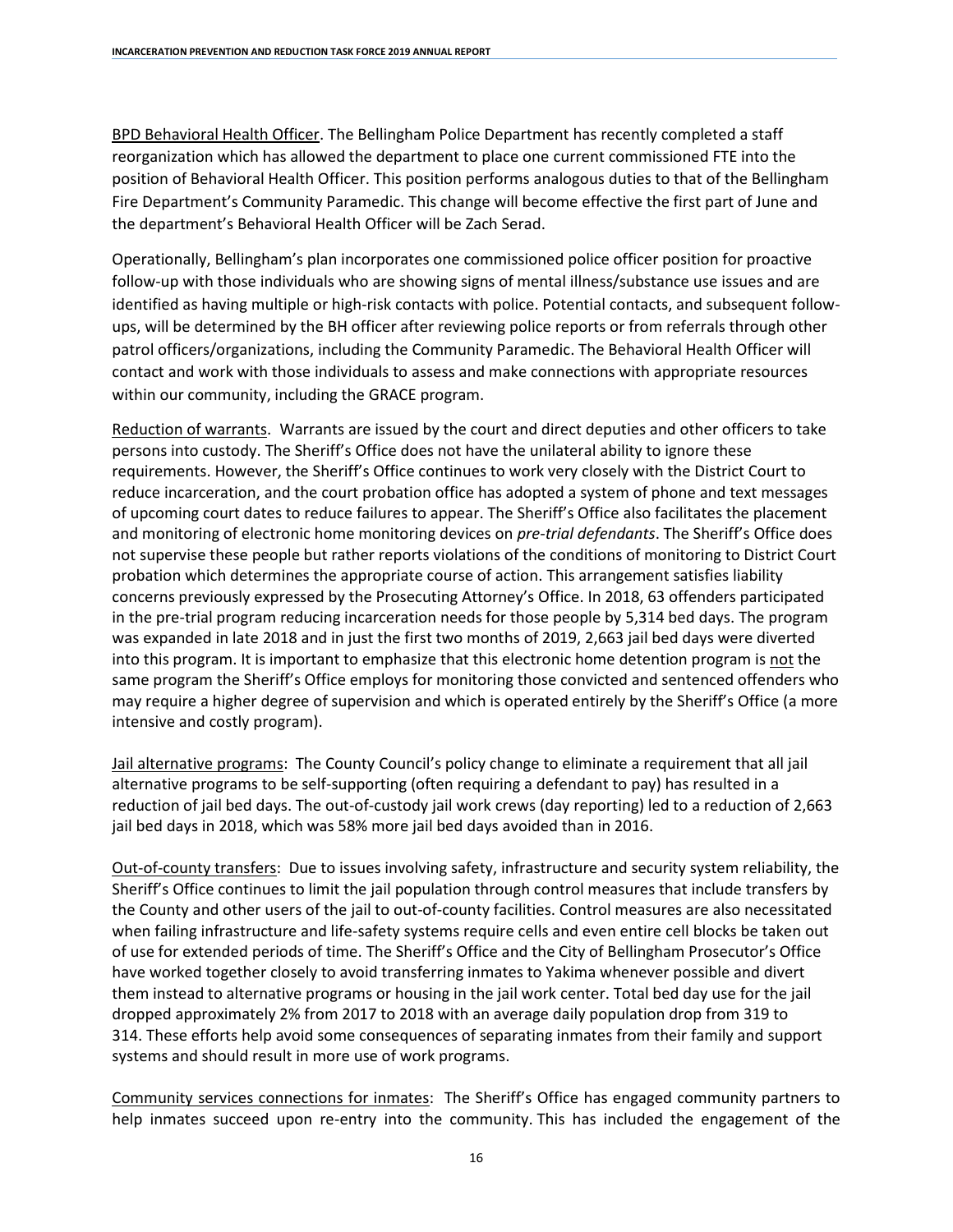Homeless Outreach Team with homeless offenders; Literacy Council (assisting with reading and writing skills); Goodwill (to help offenders with criminal records attain employment); Domestic Violence and Sexual Assault Services (counseling for victims); Bible studies; one-on-one faith-based counseling; GED preparation; Alcoholics/Narcotics Anonymous; and Parents for Parents (peer-based parents involved with dependency proceedings).

Medically Assisted Treatment (MAT) for opioid use disorder: Phase one of a program that was under development for over a year was implemented in September 2018 to assist those affected by opiate use disorder to withdraw with medical supervision. Phase two was implemented in February 2019 and allows the use of an opioid substitution for offenders on a community maintenance program. Phase three will begin later this year and will assist addicts to withdraw and work with a community provider in an opioid substitution program. Questions about the availability of MAT in the jail were the subject of a pending lawsuit, which was recently dismissed by agreement of the parties as a result of these steps.

## **C. Progress Report: Behavioral Health Committee**

The Behavioral Health Committee works collaboratively across jurisdictions to support the creation of programs that provide effective mental health and substance use disorder treatment available to all County residents. Milestones in 2018 include implementation of the Ground-level Response and Coordinated Engagement (GRACE) program to integrate behavioral health services and reduce inappropriate use of the jail and emergency response systems, securing of grants for development of a Recovery House level of care in the substance use disorder (SUD) treatment system, and an expansion of multi-agency training on behavioral health issues, including hoarding and the neuroscience of behavioral health disorders.

#### **IMPROVEMENTS IN BEHAVIORAL HEALTH SERVICES AND COORDINATION**

**Goal:** Provide effective coordination to meet the needs of frequent users of health and criminal justice resources, and reduce the use of and costs incurred by the criminal justice and emergency response systems through the provision of effective behavioral health programs and services.

**Context:** A portion of the population served in the criminal justice system is often challenged with poor health, behavioral health disorders, and/or unstable housing or homelessness. Some individuals will frequently require emergency responses from law enforcement or Emergency Medical Services (EMS). Whatcom GRACE is a program developed to provide care coordination services to individuals who frequently use the crisis system or draw law enforcement responses. GRACE has three goals:

- Increase public safety
- Reduce use and costs of criminal justice and emergency response systems
- Improve health and well-being of individuals with complex needs

**Progress:** Recent activities to implement GRACE and other support services include the following,

• *Procurement of GRACE provider.* A "Request for Qualifications" (RFQ) was released in spring 2018 seeking an agency to serve as the "hub" of the GRACE program, and SeaMar Community Health Center was selected for this role. SeaMar has hired a Program Manager for GRACE and all other staff positions have been filled except for a nurse practitioner. SeaMar is currently in the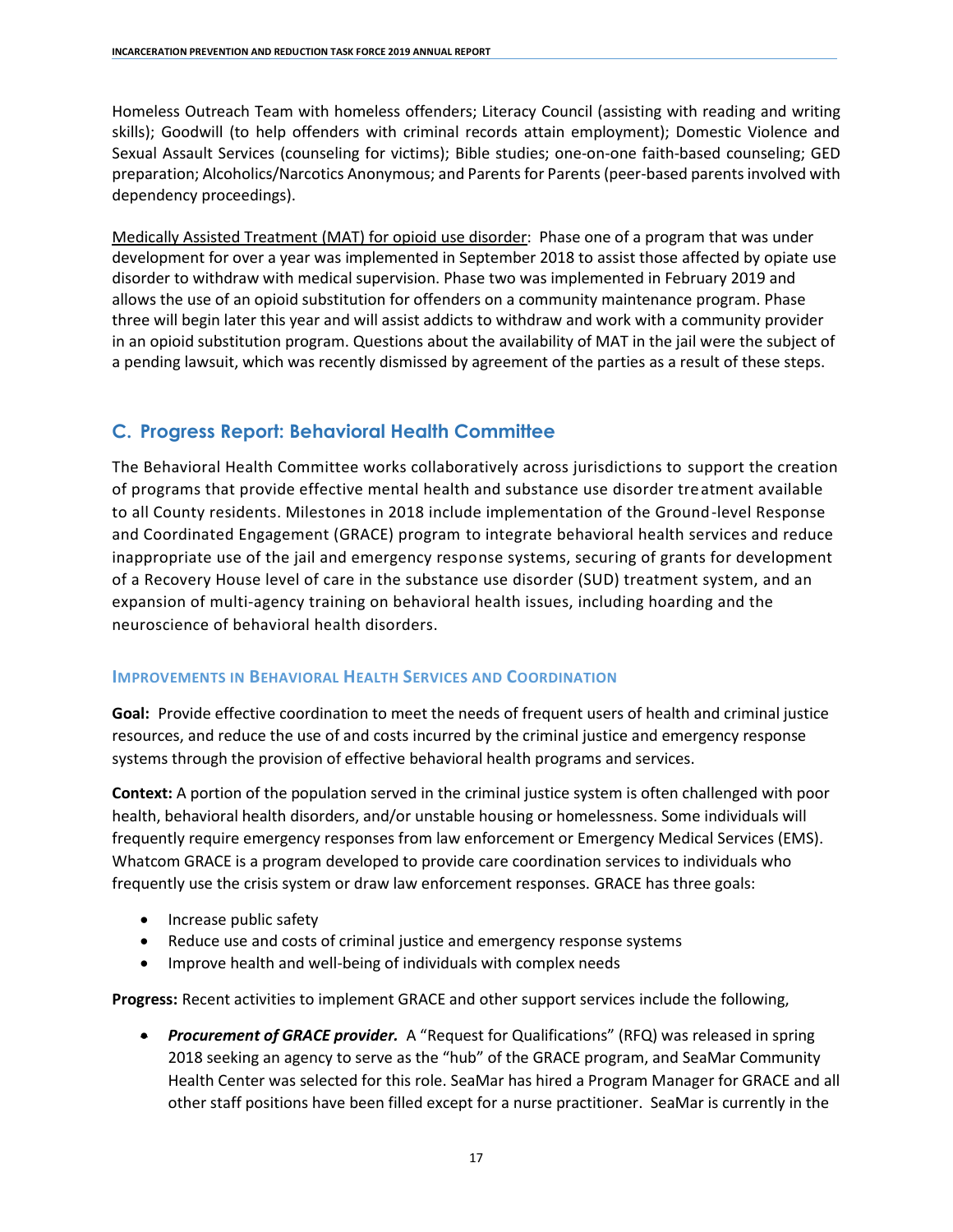process of interviewing and hiring an ARNP for GRACE. The program is operating throughout the entire county. The GRACE team is now working from an office located at 800 Chestnut, although they continue to have care managers at workstations at Fire Districts and law enforcement locations as needed to promote collaboration.

- *Health information sharing.* The County has created new mechanisms to facilitate sharing of protected health information among GRACE partners. Release of Information forms have been developed with expert consultation from a health care attorney to ensure privacy of individuals served, while also allowing for optimal coordination of care while in the GRACE program. The County and SeaMar are working to customize an information system for GRACE use now being used by the North Sound Accountable Community of Health as a care coordination platform, and to explore "application programming interfaces" that will allow more automated information sharing between EMS, law enforcement, jail and health care systems on GRACE members served. The first such interface being explored is with ImageTrend application, a data sharing software currently being implemented by all Fire District EMT services throughout the County. The Team is also exploring alternative care coordination information systems if needed in the future.
- *GRACE capacity.* Program capacity is increasing. A total of four case managers have been hired, and a nurse practitioner will be added to meet the needs of those with other health needs. Community partnerships continue to develop, and an expansion of the Community Paramedic model to include Ferndale will add another cooperating partner to the program. To date, the program is providing case management services for around 60 people, with a caseload potential of approximately 80 individuals.
- *Recovery House level of care.* The county is working with the Opportunity Council and Lifeline Connections in the remodel and operational startup of a new enhanced co-occurring disorder Recovery House level of care. This program will be staffed 24/7 with mental health and chemical dependency professionals, peer counselors, and technicians. The target populations will primarily be Drug Court, Mental Health Court, and GRACE participants. Recovery House level of care is a step down from inpatient substance use disorder (SUD) treatment intended to provide additional support and treatment for people to maintain gains achieved during inpatient treatment. The goal is to open Recovery House services by summer 2020. (See discussion of this item under the Legal and Justice Systems Committee for additional background information).
- *Criminal Justice Treatment Account funding.* The County successfully increased access to assessments and treatment for eligible people in the jail, in addition to providing rental assistance for drug court, mental health court, and GRACE participants discharging from inpatient substance use disorder (SUD) treatment through the state Criminal Justice Treatment Account (CJTA) funds. A local panel oversees CJTA funds and makes recommendations about service priorities.

#### **Issues and opportunities**:

• The ability to share necessary protected health information among the various GRACE providers has been a significant challenge. Care coordination among healthcare providers is allowed under the laws of confidentiality to some extent. However, sharing protected health information with law enforcement is more difficult without a Release of Information signed by the GRACE member to allow it.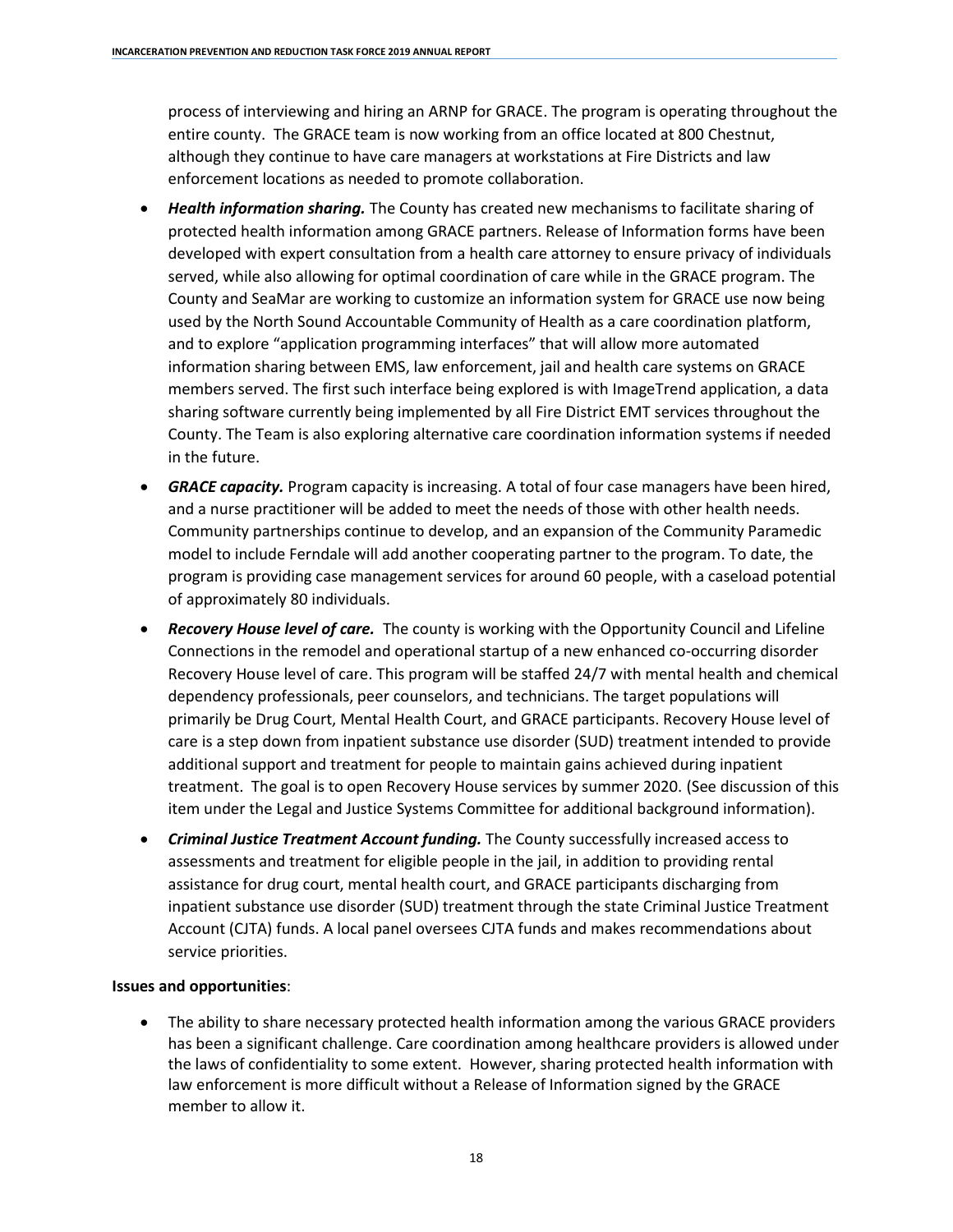- The target population is often reluctant to accept services and requires sophisticated engagement practices to include them in the GRACE program.
- The lack of suitable housing is a challenge for GRACE members and other individuals who have frequent interface with the criminal justice system.

*The GRACE program target population is often reluctant to accept services and requires sophisticated engagement practices.*

- In 2019, commercial health insurance plans will become the primary funders of behavioral health services for individuals covered under Medicaid. The County is working closely with these managed care organizations as well as the GRACE hub agency to ensure that Medicaid-eligible services delivered to GRACE members are fully reimbursed.
- The Community Outreach and Recovery Support (CORS) program provides professional support and peer coaching to Whatcom County residents in need. After 18 months of outreach in the community, the program is experiencing funding challenges. CORS has historically received funding from the Federal Mental Health Block Grant (MHBG) with a smaller portion coming from the Behavioral Health Program fund. With implementation of Fully Integrated Managed Care in July 1, 2019, MHBG funds will be reallocated to community crisis services and will no longer be available to support CORS. CORS is an important resource in the community and has effectively served many individuals at the Lighthouse Mission, Francis Place, 22 North and other housing and resource locations. The County is reviewing options for continued funding of this valuable program.

# **IMPROVED CRISIS RESPONSE AND SUBSTANCE USE DISORDER TREATMENT**

**Goal:** Reduce jail admissions/readmissions through improved crisis response and treatment.

**Context:** A high number of people in jail have substance use disorders (SUDs) and co-occurring (mental health and SUD) disorders-68% and 44% respectively.<sup>1</sup> Other data indicate a rise in opioid use and its consequences—such as opioid-related arrests, overdoses, detox and treatment admissions, and Hepatitis C. Equally important, people with mental illness can experience escalation of behavior to the level of criminal involvement unless law enforcement is sufficiently trained in crisis de-escalation and management. Although a basic level of crisis training is now required of all law enforcement officers in Washington State, and many agencies exceed basic requirements, additional behavioral health expertise may be needed in certain cases to prevent escalation of crises.

**Progress:** Targeted efforts to address crisis and addiction can be effective in reducing jail admissions and readmissions. Activities include:

• *Crisis Training and Response Capability in Law Enforcement.* Crisis Prevention and Deescalation Training for law enforcement has proven to reduce or avert arrests while also connecting individuals to appropriate services. In 2018, the Sheriff's Office added a position for a Crisis Intervention Deputy to respond to persons in crisis and follow up with services, and

 $\overline{\phantom{a}}$ <sup>1</sup> Data are for people on Medicaid only; however, 86% of inmates in the jails had been enrolled in Medicaid at some point over the previous five years. See Paula Henzel et al., "Behavioral Health Needs of Jail Inmates in Washington State," Department of Social and Health Services, Research and Data Analysis, January 2016.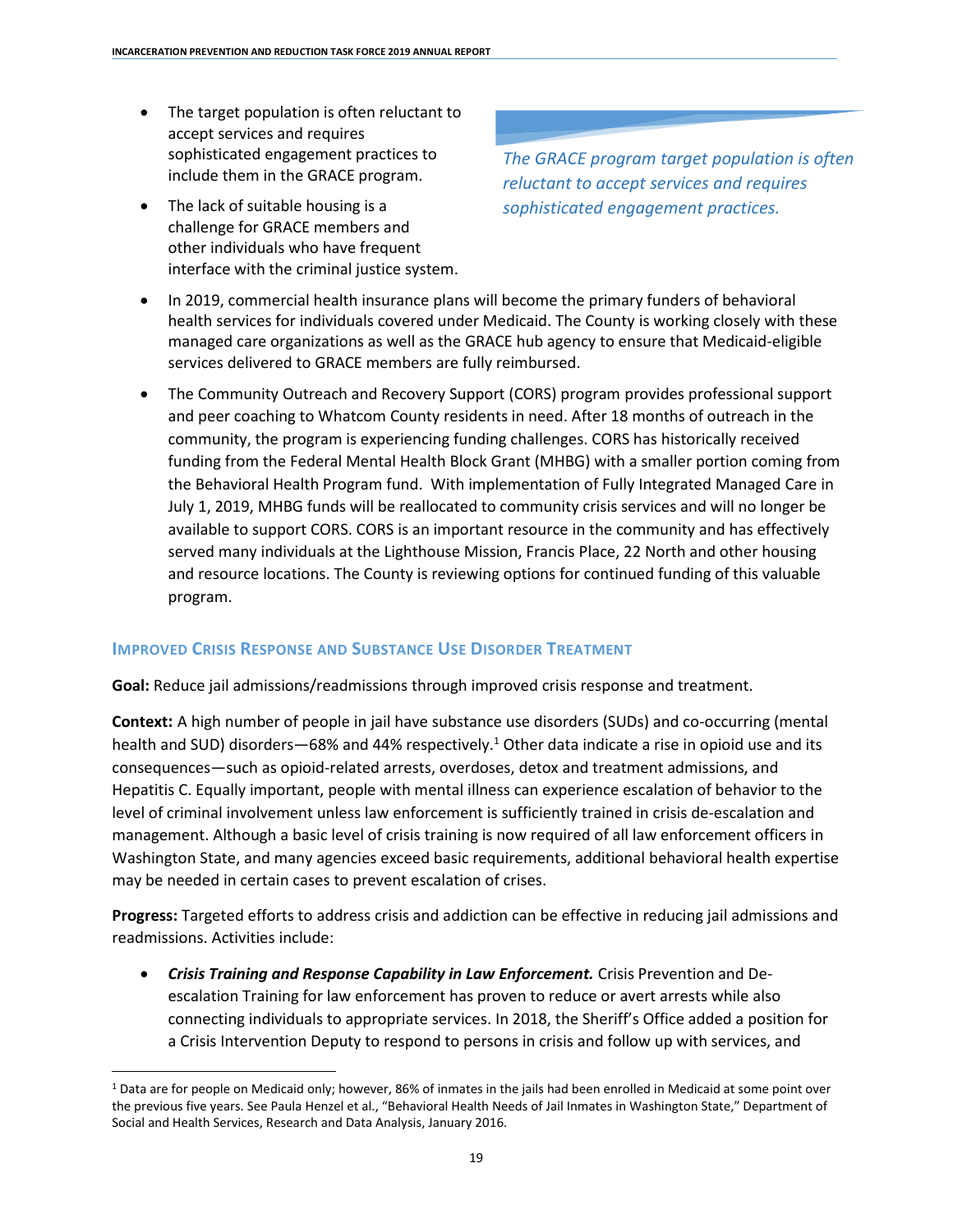Bellingham is adding a behavioral-health trained officer in 2019. (See additional discussion of this topic in the Legal and Justice System Committee Section).

• *Multi-agency behavioral health training.* Coordination to update multi-agency and practitioner training needs included training on behavioral health disorders and brain dysfunction and hoarding disorders.

*Opiate Use Disorder Treatment***.** Since 2016, the number of Medication Assisted Treatment (MAT) providers offering services in Whatcom County has more than doubled. Two additional agencies provide full-service MAT, and an additional agency provides MAT and substance use disorder treatment. Adults of all ages are accessing these services with the largest percentage of recipients in the 26 to 35 year old age range.

• *MAT at the Whatcom County Jail.* The jail has implemented a medication assisted treatment (MAT) program to help people who are withdrawing from opioids while incarcerated. The program currently tapers individuals not actively involved in treatment and continues MAT services for those enrolled in treatment programming. The program also assists individuals released from the jail with connection to community-based services for continuing care.

#### **Issues and Opportunities:**

- Methamphetamine use is on the rise again, yet there is no effective treatment medication. Methamphetamine is a stimulant, and often individuals under the influence demonstrate agitated or aggressive behaviors that can lead to a law enforcement response. Not only is methamphetamine addiction difficult to treat effectively, but smoking the drug has potential to contaminate housing units which creates challenges in finding safe and stable housing for individuals struggling with methamphetamine addiction.
- Complex behavioral health issues, especially for those people who are incarcerated, often stem from early childhood, repeated traumatic events. The multi-system trainings coordinated by the Health Department will include dissemination of trauma-informed approaches (TIA) throughout the criminal justice and law enforcement systems, and include behavioral health and housing partners.
- More treatment services for people with co-occurring substance use and mental health disorders are needed in the community. The county recently welcomed a new outpatient SUD treatment provider, Lifeline Connections, located on the Guide Meridian in Bellingham. An inpatient SUD treatment facility is also slated to open in spring of 2019, which will be the first such facility for adults in the county. These additions will expand access to services for adults with SUD.

#### **YOUNG ADULT INCARCERATION PREVENTION INITIATIVE**

**Goal:** Prevent young adults from entering the criminal justice system

**Context:** In 2018, a John D. and Catherine T. MacArthur foundation grant was secured to focus on young adult (aged 18-24) incarceration prevention. A team was formed consisting of representatives from the City of Bellingham and Whatcom County Councils, Washington State House of Representatives and Senate, and Bellingham and Whatcom County staff. This team, in coordination with National League of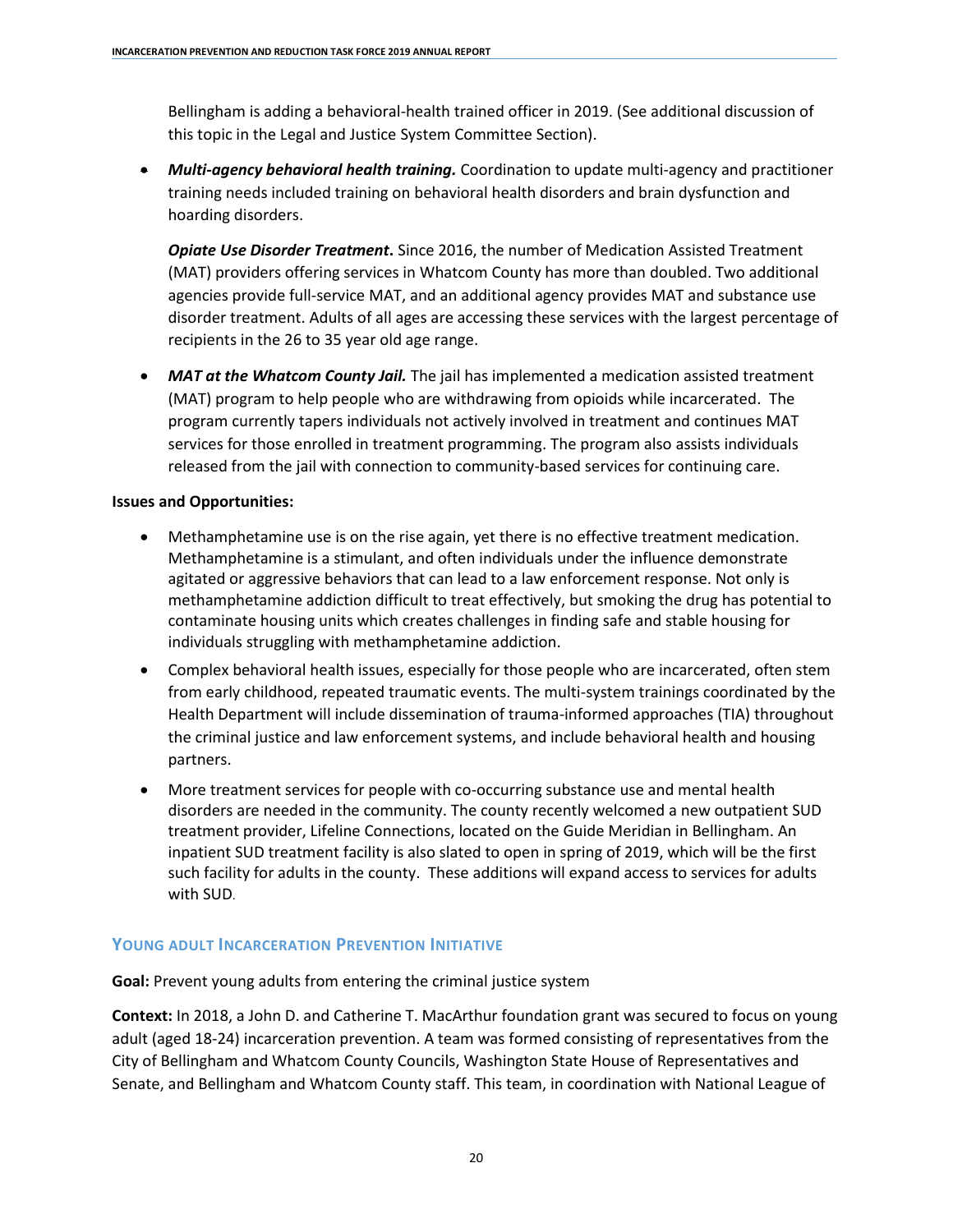Cities, National Association of Counties, and the National Conference of State Legislatures, has worked alongside stakeholders from Indianapolis, Overland Park, Albuquerque, and Kalamazoo.

Team members are the following:

- City Councilmember April Barker
- City Councilmember Dan Hammill
- County Councilmember Barry Buchanan
- Whatcom County Probation Manager Bruce Van Glubt
- Whatcom County Health Department Human Services Manager Anne Deacon
- Bellingham City Attorney Peter Ruffatto
- Washington State Representative Roger Goodman
- Washington State Representative Sharon Shewmake
- Washington State Representative Debra Lekanoff
- Washington State Senator Jeannie Darneille

The Bellingham/Whatcom team's workplan is to create a joint City/County/small cities resolution that prioritizes prevention of young adult incarceration, emphasizes in-field crisis and mobile responses and interventions, prioritizes an operational funding solution for the Crisis Stabilization Facility, and tracks data to evaluate successes, challenges and further needs.

**Progress:** Thus far, biennial operational funding for the Crisis Stabilization Facility has been secured but the long-term solution has not been worked out at the state legislature. The joint resolution has been reviewed and approved by City and County executives and presented to the small city mayors. A final draft has been completed. The resolution calls for the following changes:

- 1. Identify the multiple efforts and initiatives currently in operation in the community focused on reducing the exposure of youth and young adults to the criminal justice system;
- 2. Coalesce these efforts along a continuum of Prevention, Intervention, Treatment and Support, aligning with the Sequential Intercept Model as appropriate across jurisdictions in Whatcom County including service and nonprofit sectors, Tribes, education institutions, and foundations;
- 3. Create a system for improved data collection, analysis, reporting, and responsive action across all sectors, to include fiscal and asset mapping and gap analyses;
- 4. Develop cultural competencies in staff and incorporate into processes throughout the various criminal justice systems in an effort to eliminate racial disparities; and
- 5. Prioritize policy development and funding that invests in growing healthy and resilient children, youth and young adults through prevention and early intervention programs.

**Issues and opportunities:** A sustainable funding model has yet to be created at the State level. Upstream diversions that include youth and family supports will be required to achieve greater success in young adult incarceration prevention. Differing data systems across jurisdictions need better alignment and reporting capabilities. Stable housing continues to be a barrier for many young adults who have or have had exposure to adverse social determinants of health that can lead them into contact with the criminal justice system.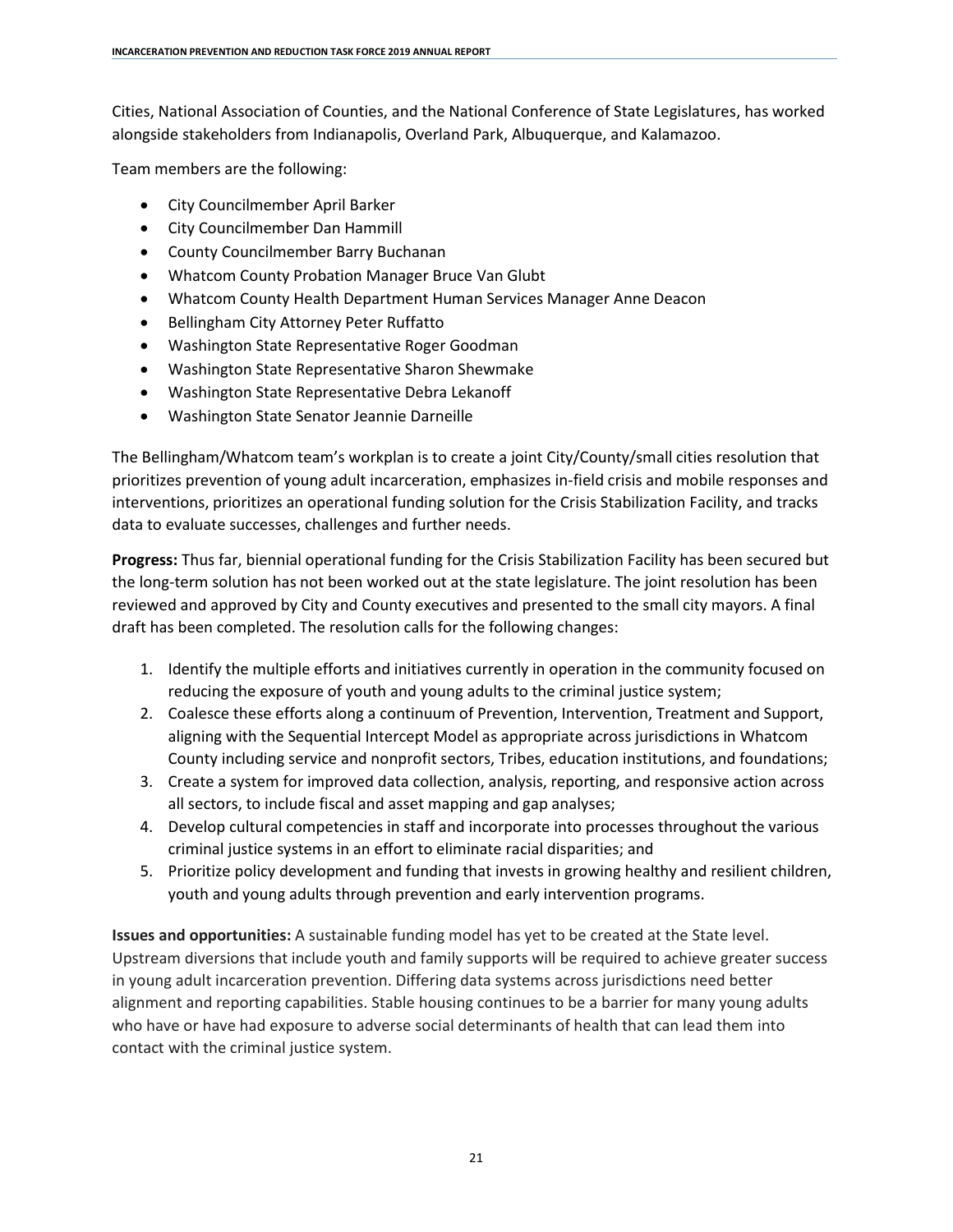# **D. Progress Report: Crisis Stabilization Facility Committee**

**Introduction:** Whatcom County currently owns a Crisis Triage Facility that houses 13 treatment beds, with eight dedicated to substance withdrawal management services and five to mental health stabilization services. The demand for these services has increased beyond the current building's capacity, resulting in a situation where first responders are often unable to use the facility. As a result, people end up in the hospital or in the jail instead of being diverting to treatment alternatives. The ordinance creating the Incarceration Prevention and Reduction Task Force called for the Task Force to work to create a new facility to "assist with jail and hospital diversion of individuals struggling with mental illness and chemical dependency." The Crisis Stabilization Facility Committee has worked steadily since the Task Force's inception to help create this new center.

Substantial progress has been made. In 2018, construction funding was secured, an architectural design was completed, and a public meeting to introduce the facility was held. Current activities include establishing contracts with agencies to operate the center, working with the selected contractors to refine the operational model for the center, and securing long-term funding to operate the facility.

## **CRISIS STABILIZATION FACILITY CONSTRUCTION, OPERATIONS, AND FUNDING**

**Goal:** Provide a safe location with appropriate services for law enforcement and other first responders for individuals in behavioral health crisis who might otherwise end up in jail or in the emergency department of the hospital.

**Context:** The current space allocated to crisis stabilization has proven inadequate to the needs of first responders and the community. Present capacity of eight detox beds and five mental health beds will be increased to 16 acute substance withdrawal management (detox) beds and 16 mental health stabilization (triage) beds at a new facility near the current facility on Division Street in Bellingham. This will provide law enforcement and emergency services personnel with more options for individuals with acute behavioral health needs. The aim is to provide an alternative to incarceration and link people to the appropriate mental health and substance use disorder services. Increased capacity will also reduce unnecessary use of costly emergency department services.

Securing reliable and sustainable operational funding for the center is a critical issue. In accordance with State legislative mandate, behavioral health and medical care are being integrated, with Medicaid Managed Care Organizations (MCOs) becoming primary funders for Medicaid behavioral health services. While it is likely that the services provided at the crisis stabilization facility will be reimbursed for Medicaid enrolled individuals, there is some concern that funding for non-Medicaid individuals may not be sufficient to meet the need. Historical data indicates that approximately 30% of the population currently served at these facilities in this region are not Medicaid enrolled. Commercial Health Plans do not pay for these stabilization services typically. As a result of uncertain operational funding, some similar facilities planned elsewhere in the state have been canceled or postponed.

**Progress**: The Crisis Stabilization Facility Committee has made progress in the following areas.

#### *Facility Planning and Construction:*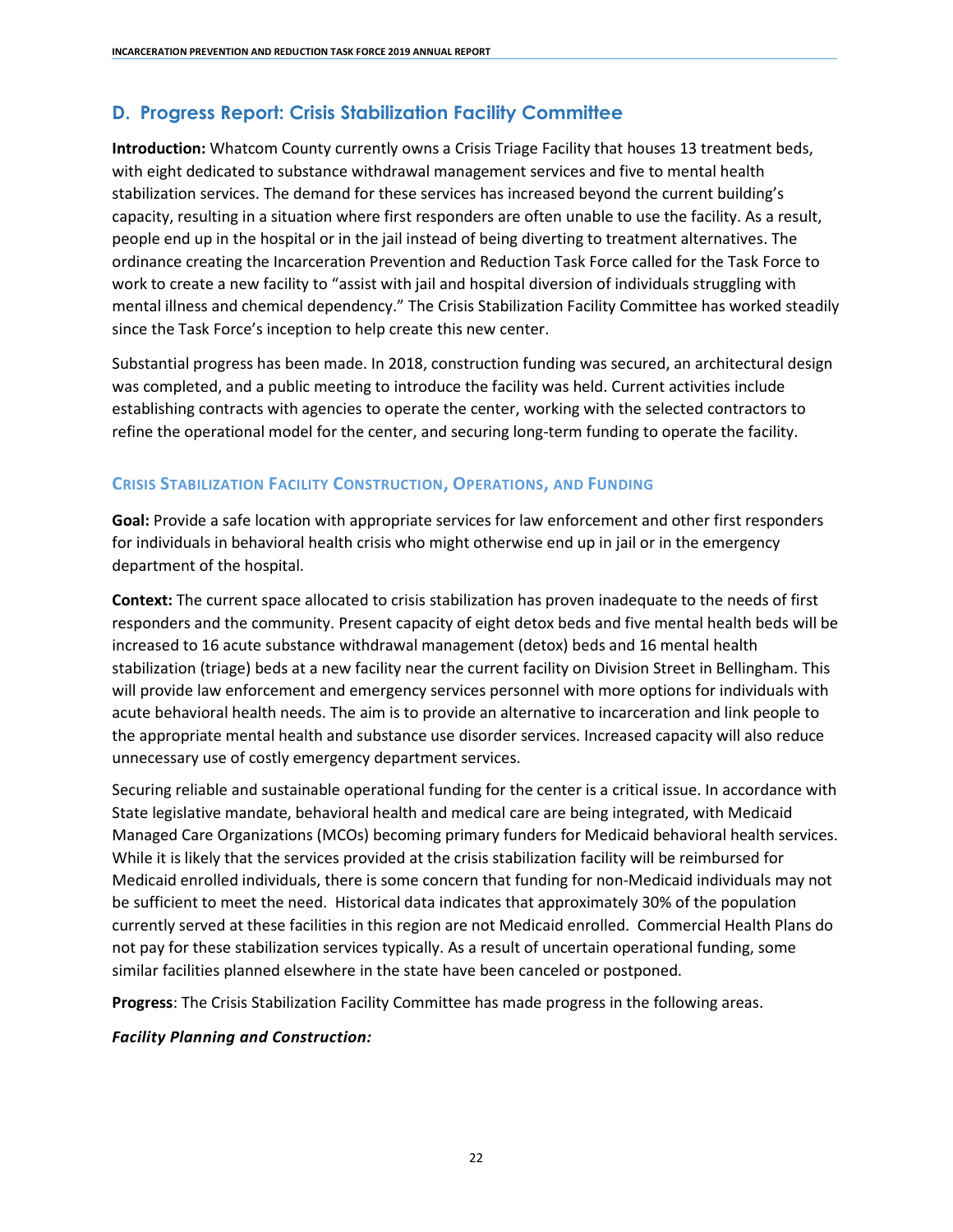• A total of \$9.5 million in state funds were secured in 2018, supplementing \$3 million in local funds and allowing design and permitting work for the facility to proceed. County staff hired an architectural firm and design work is currently in the final stages. The County is ready to submit plans to the City, and a request for construction bids has been prepared. Bids are expected to be requested soon, and groundbreaking is expected to occur this summer, with project completion 12 to 14 months thereafter.

*A state budget proviso provides funding for the center for the next two years, but ongoing mechanisms for full funding of all services still need to be identified.*

#### *Operational Planning:*

- *State dollars secured for 2020-21 operations*. As stated above, while partial operational funding for the center is likely, full reimbursement for all services remains uncertain. County staff and local elected leaders worked with our legislative representatives in Olympia to secure \$1 million in supplemental operating funds in the 2020-21 state budget. The budget proviso also instructed the Health Care Authority to *"…coordinate with crisis stabilization providers, managed care organizations, and behavioral health administrative services organizations throughout the state to identify payment models that reflect the unique needs of crisis stabilization and crisis triage providers. The report must also include an analysis of the estimated gap in nonmedicaid funding for crisis stabilization and triage facilities throughout the state. The authority must provide a report to the office of financial management and the appropriate committees of the legislature on the estimated nonmedicaid funding gap and payment models by December 1, 2019.*" This type of facility aligns with Governor Inslee's plan to develop a number of regional treatment facilities around the state, so the need for a sustainable funding plan is not limited to our local facility.
- *Further development of the service delivery model.* The Crisis Stabilization Facility Committee has worked with County Department of Health staff to develop criteria for the future providers of services at the center. Both sets of operations will adopt a "recovery model" under Substance Abuse and Mental Health Services Administration (SAMHSA's) ten [Guiding Principles](https://store.samhsa.gov/system/files/pep12-recdef.pdf) of Recovery. Providers will be expected to conduct on-site medical clearances for admission and to optimize drop-offs by law enforcement and EMS. Both sets of operations will be able to prescribe and manage administration of medications. The facility will have showers and laundry facilities. As indicated in released RFQs, the following elements will be included for the different sides of the facility.
	- o *Mental health stabilization services*. This side of the center will be licensed as a "Residential Treatment Facility" and also be certified for "Triage – Involuntary Services." Involuntary holds may occur under state statute [RCW 10.31.110](https://app.leg.wa.gov/RCW/default.aspx?cite=10.31.110) and are limited to 12 hours. These involuntary holds are initiated by law enforcement under the criminal code. Those held involuntarily may be shifted to a voluntary hold if circumstances warrant and the provider is encouraged to do so whenever possible. The facility will be managed for 85% occupancy at a minimum. Additional requirements for a mental health provider include: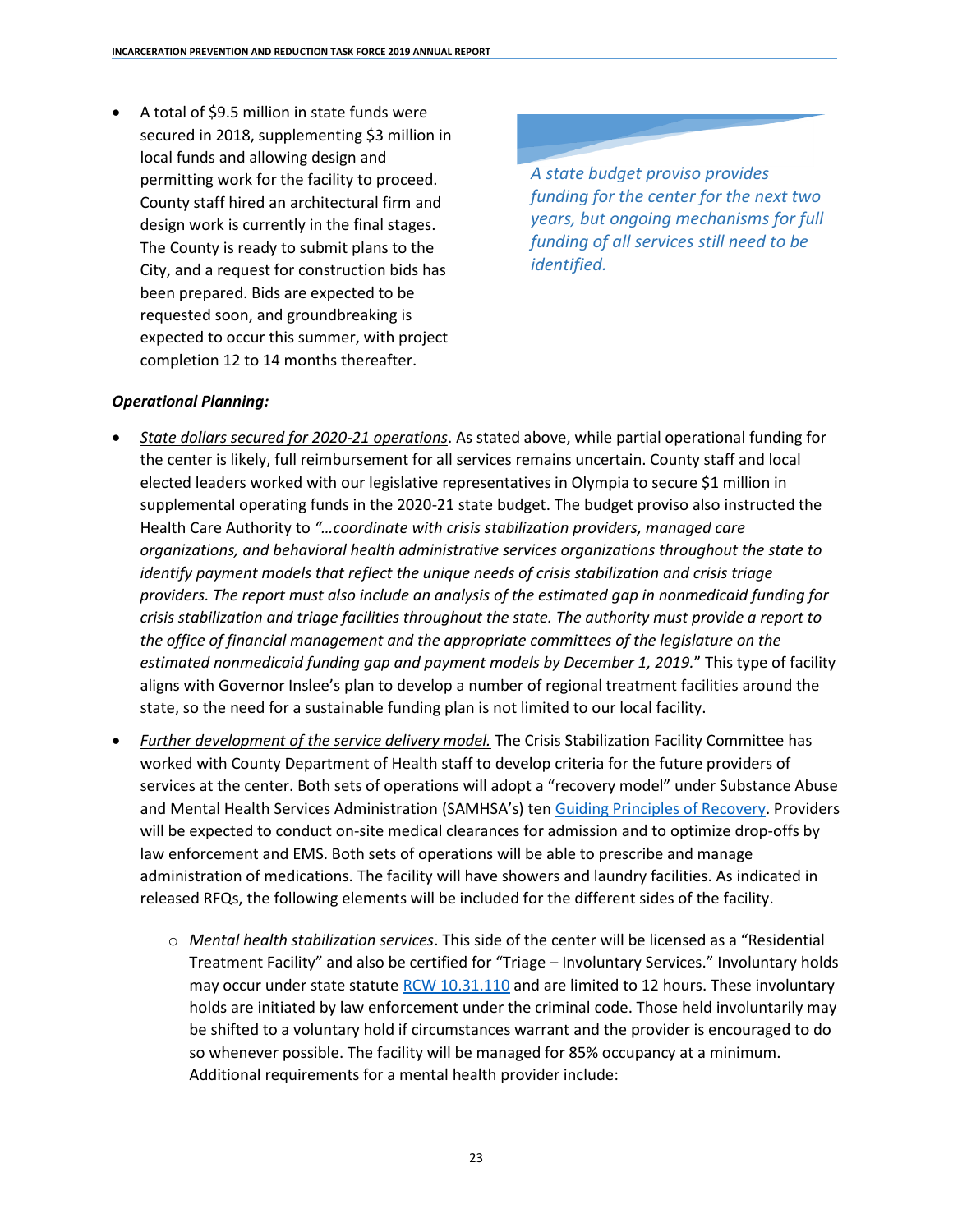- Managing disruptive or dangerous client behavior in the least restrictive, intrusive manner
- Minimizing seclusion and restraint used in an involuntary setting
- Collaborating with a Substance Abuse Disorder treatment provider co-occupying the facility
- Planning, coordinating and transferring care upon discharge, to include medications and ongoing care in other appropriate facilities, agencies, or under the supervision of a mental health professional
- o *Substance Withdrawal Management Services*. The contracted organization will provide withdrawal management services at 3.2 and 3.7 ASAM (American Society of Addiction Medicine) levels of care. The facility will be licensed as [a Residential Treatment Facility](https://www.doh.wa.gov/LicensesPermitsandCertificates/FacilitiesNewReneworUpdate/ResidentialTreatmentFacilities) and will receive program certification for Withdrawal Management services for adults. This side of the facility will provide strictly voluntary services. Additional requirements for a provider include:
	- Initiating Medication Assisted Treatment for both withdrawal management purposes as well as maintenance
	- Monitoring client health and wellbeing during the withdrawal phase
	- **•** Collaborating with the mental health treatment provider co-occupying the facility
	- Planning, coordinating, and transferring ongoing care upon discharge including any necessary medication
- *Data collection*. Providers will collect data to monitor operations and improve operations. Data to be collected include:
	- Number of transfers from one unit to another
	- Discharges to other services
	- Number of voluntary/involuntary stays
	- Readmissions
	- Denials of admission and reason for denial

**Issues and Opportunities**: As noted in last year's annual report, a key issue in the coming months include securing long-term *operational funding*. Ensuring optimal funding for an expanded center that allows for 24/7 operations is a key to a successful program. The success of the facility will be limited without sufficient resources to support individuals once they have stabilized and are ready to be discharged.

Areas that the Task Force will be working on in the coming months are:

- Advocating for full state funding for operations, and adequate reimbursement via the MCOs
- Ensuring service integration between the GRACE program, crisis services and Crisis Stabilization Facility operations
- Advocating for increased affordable housing units for vulnerable populations
- Ensuring that protocols are developed so that the facility can be a point of discharge from the hospital Emergency Department to "step-down" services without overwhelming the facility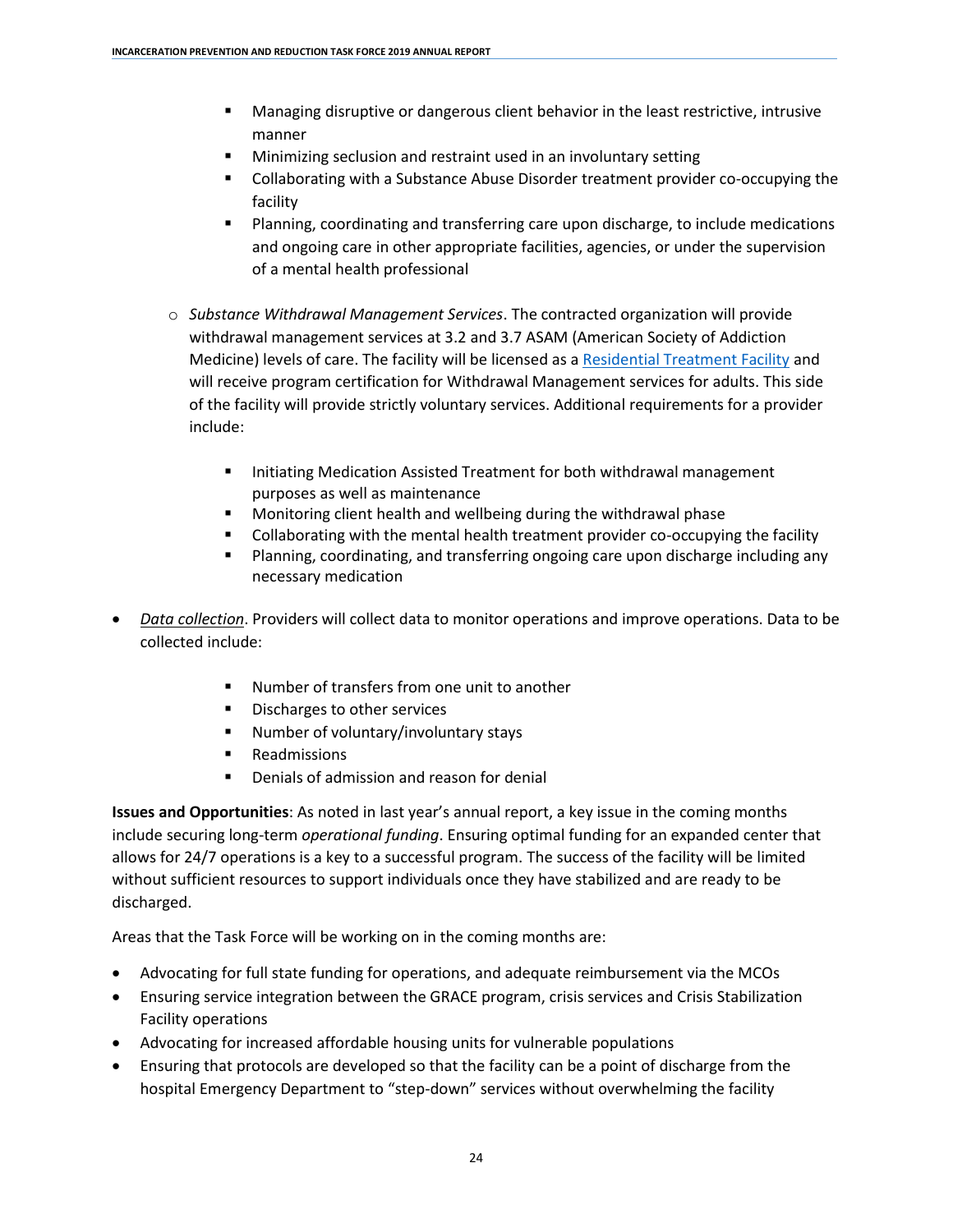• Identify other entities that benefit from reduced utilization and that should participate in helping to fund the facility – such as the hospital and law enforcement



# **E. Progress Report: Information Needs and Data Exchange (INDEX) Committee**

**Introduction.** Access to accurate and timely data is necessary to measure progress in reducing incarceration. In late 2018 the Task Force created a new Information Needs and Data Exchange (INDEX) Committee to develop data collection and reporting capacity. The committee is working across many jurisdictions to identify or develop useful data and program information to measure progress in reducing jail use and to document the use of jail alternatives. Data is also being developed to track the effectiveness of programs. Lastly, the committee is facilitating information-sharing across jurisdictions to support improved operation of justice programs and facilitate cross-jurisdictional system improvements.

**Goals:** The mission of the INDEX Committee is to develop a data collection and reporting system that accurately informs policymakers when considering programmatic changes necessary to minimize jail use and improve efficiency in the criminal justice system. To achieve the mission, the INDEX Committee is:

- Developing baseline statistics on jail use to determine whether programmatic changes are successful.
- Establishing measures for a realistic and achievable percentage decrease in the jail population.
- Identifying how to assess performance and establish metrics that measure the success of each new initiative.
- Identifying where data is a barrier to implementing various initiatives and work to fill those gaps.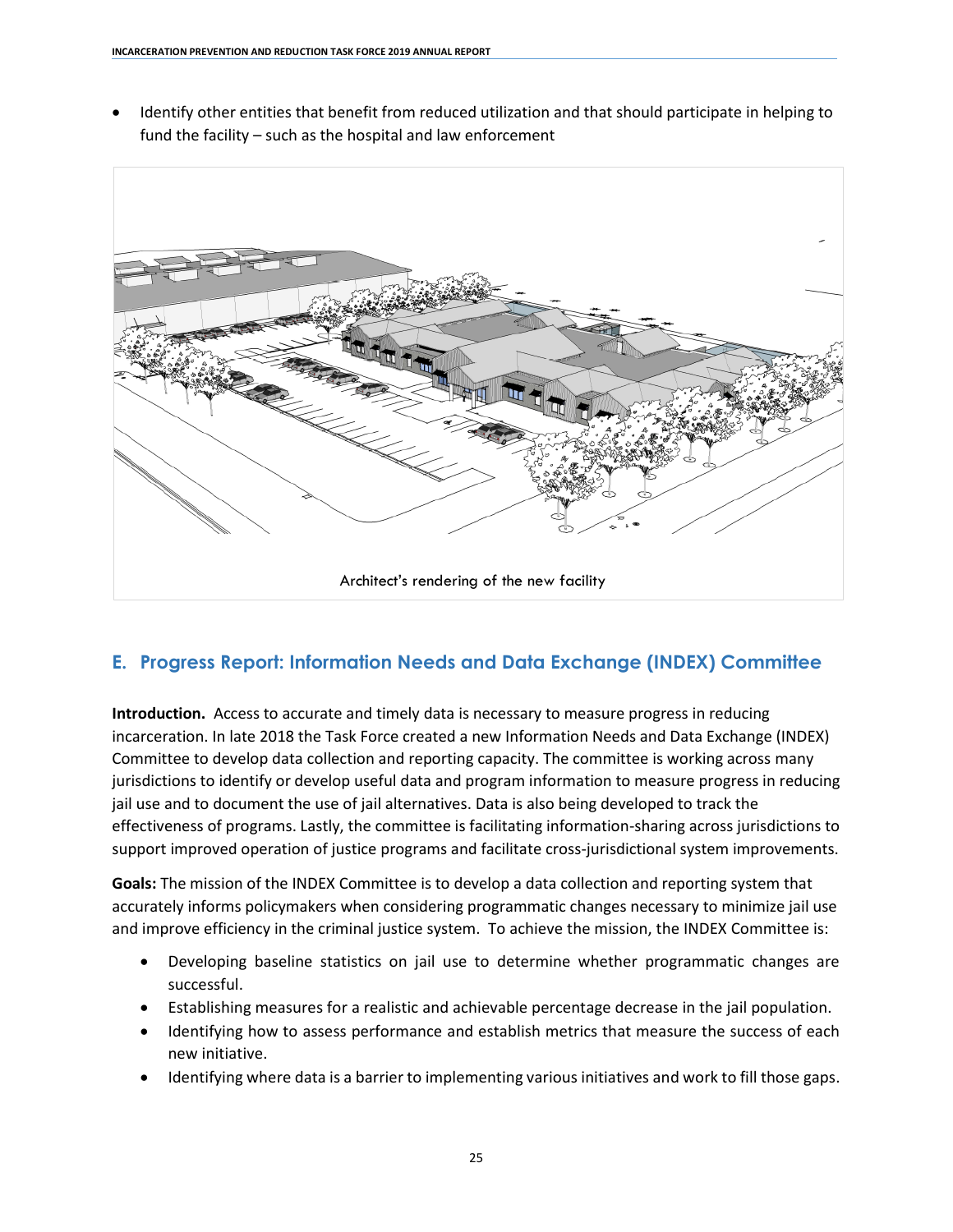- Identifying data that can indicate the presence of racial, poverty, gender, and other social and economic disparities in the criminal justice system.
- Maximizing the accuracy of a data collection system by integrating the system across all jurisdictions.
- Allowing policymakers to refine processes, improve the way things work, and then observe outcomes.

**Context:** The INDEX Committee structure includes a Technical Subcommittee and a Policy Subcommittee. The Policy Subcommittee, consisting of the entire Task Force, drives the process and guides the work of the technical subcommittee. The Technical Subcommittee includes the information technology and agency staff who work with the systems and data to measure outcomes. The Technical Subcommittee interacts with the Policy Subcommittee to identify options to achieve those outcomes and identifies existing data or develops improved data practices to monitor progress.

**Progress:** Since the Committee's first meeting in October 2018, it has completed the following projects or activities.

• *The INDEX Technical Subcommittee has completed a data inventory.* Initial INDEX Technical Subcommittee meetings were spent with each participant identifying data their jurisdiction collects and the software platform in which it's collected. Specific data points were identified through the work of the Task Force's committees, the final report from the Vera Institute of Justice, and a list of primary data elements from Dr. James Austin, JFA Institute. Law enforcement and court departments in Whatcom County, Bellingham, Blaine, and Sumas identified which of these data elements they collect at various points of contact with an individual. (Click here to see the [data matrix\)](https://www.whatcomcounty.us/DocumentCenter/View/41587/Data-Matrix-MASTER-for-website).

Technical Committee members cited the lack of interoperability among various collection systems as a significant barrier to maximizing the efficiency of their operations. Because there is not one universal repository for criminal justice data for all users in the county, common data points must be entered multiple times into different systems at various points in the processes or up-to-date data may not be available in real time. Some software systems are antiquated, and new systems being implemented don't provide all the necessary information. INDEX Technical Subcommittee members now have an opportunity to communicate their specific needs for shared data, and solutions are quickly being identified.

• The Technical Subcommittee has achieved significant operational improvements. The INDEX Technical Subcommittee members discussed the lack of accurate or accessible data necessary to make critical decisions about a particular case, such as how much credit is already given to an inmate for time served. The subcommittee formed a small group of individuals who meet as a workgroup to develop a more dynamic and interactive reporting process for disseminating information on the current jail population. The workgroup participants include representatives from County and Bellingham information technology staff, courts, public defenders, prosecutors, and the Sheriff's Office. The workgroup identified five main target audiences and developed draft reports from the Sheriff's Office Records Management System (Spillman). Those five target audiences are: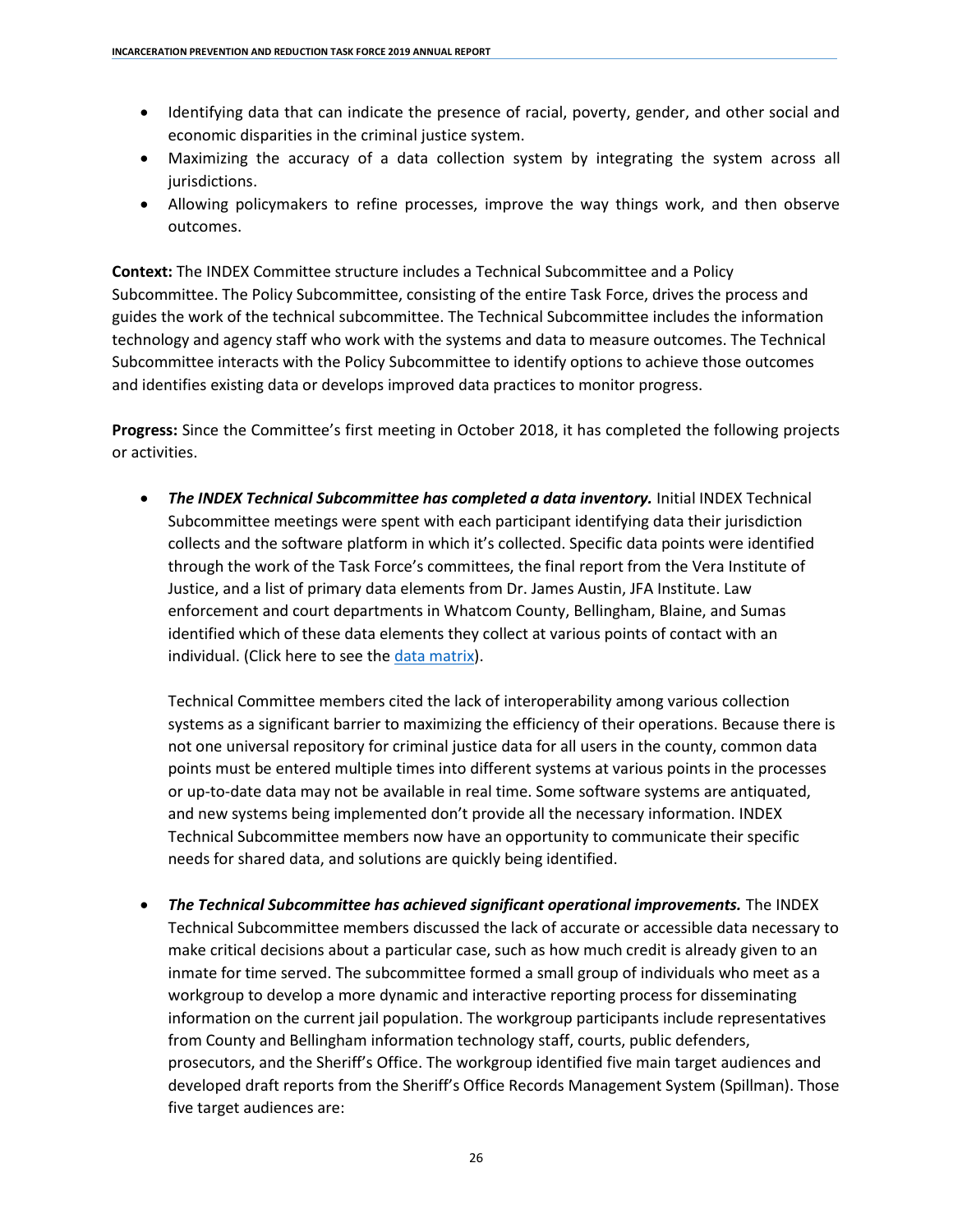- Courts
- Public Defender
- Prosecutor
- Public and private entities
- Policy-makers

Progress to date includes the following:

Development of reports on inmates. Workgroup participants expressed the need for more detailed and up-to-date information on inmates currently held in the jail. Lt. Caleb Erickson from the Sheriff's Office, and County Information Technology (IT) Manager Perry Rice are working with city and county representatives to develop an accurate and timely reporting system to verify credited time served and other factors specific to a particular inmate. Each court agency will receive a customized report from the jail's Spillman system to document inmates' time served as sentenced by the courts. City prosecutors will receive a point-in-time report on who is in the jail on their city cases. While all reports will have a consistent look and format, the data content on each form is being customized to meet the needs of each jurisdiction, such as reporting either by case number or by person. IT staff have identified a reporting server that can deliver these new reports to each jurisdiction and are working to implement the program. In addition to these static reports, the workgroup members are considering how to provide a more dynamic report on current jail inmate data.

Enhancement of data on the County website. One option for gaining access to detailed information is via the Sheriff's Office online inmate databases, available on the Bureau of Corrections' website. The workgroup identified website database models in other counties that currently provide a more robust level of data via their websites. County IT staff are working to migrate the Sheriff's Office website to another server that will allow more access on jail information to key users and the public. The targeted information for the public and for private entities will be delivered via updated website information to include dynamic clickable fields and updates for all inmates in custody, bookings, and releases.

• **The INDEX Technical Subcommittee assisted Policy Academy participants by producing data on young adult offender length-of-stay.** The Intergovernmental Policy Academy is an incarceration reduction project sponsored by the MacArthur Foundation, National Association of Counties (NACO), National League of Cities (NLC) and the National Conference of State Legislatures (NCSL). The Policy Academy's focus is reducing incarceration for young adults (18- 24). A primary objective of the local team is to reduce the amount of time young adults spend in jail. Studies show that incarceration for more than 72 hours is particularly traumatic for young adults. The team is working with the INDEX Technical Subcommittee to collect data relative to length of stay for the young adult population. This in turn can be utilized to develop policies to reduce length of stay. The workgroup has developed a Young Adult Inmate report to provide statistics on bookings, inmates, average length-of-stay, and top offenses for young adults aged 18 to 24. (See graphic of Young Adult Inmates).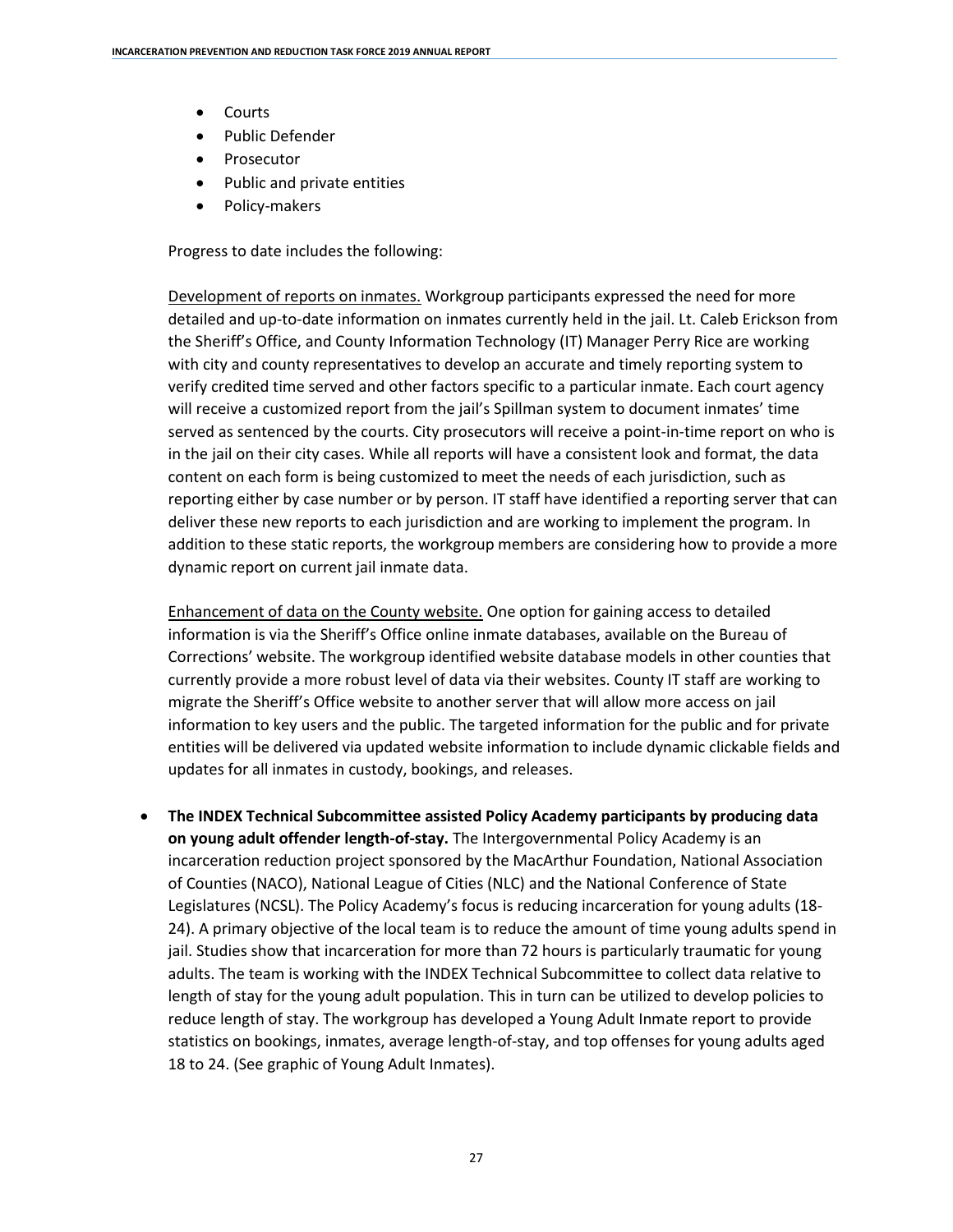**Issues and Opportunities:** The INDEX Technical Subcommittee members discussed the need for data to serve two purposes and pinpointed the differences in how data can be collated, interpreted, and disseminated to serve either a policy or operational function:

- Policy data: Analytics for policy-makers to use for program evaluation and improvement is crucial for program monitoring. Data must allow jurisdictions to engage in trend analysis and provide historic records and information.
- Operational data: Data must be accessible to provide a snapshot of information on a particular person.

One of the most significant challenges is program interoperability among all agencies. This includes data collected and maintained by State agencies through their own criminal justice databases. Many of the courts of limited jurisdiction in Whatcom County, including District Court and the municipal courts, rely on the statewide systems to function. In an effort to collaborate with State agencies that manage a significant amount of the data on which local courts and criminal justice representatives rely, the INDEX Technical Subcommittee met in March 2019 with representatives from the Administrative Office of the Courts (AOC) regarding the AOC's Courts of Limited Jurisdiction case management system (CLJ-CMS) project. Subcommittee members expressed the crucial need for compatible data systems to function as efficiently as possible, and plan to stay engaged with the State as they navigate this project.

**Next Steps:** The INDEX Committee continues to work on the tasks identified in the mission statement. Those beginning tasks include:

- Identifying data points not collected
- Identifying baseline information across all data points
- Developing accurate definitions and a glossary of terms that includes national standards, which can be applied uniformly across all agencies and jurisdictions to create clarity in the data reports

To assist in completing its beginning tasks, the Committee will identify potential consultant resources to further define the policy questions for the Task Force based on the more accurate data being collected.







Source: Whatcom County Sheriff's Office